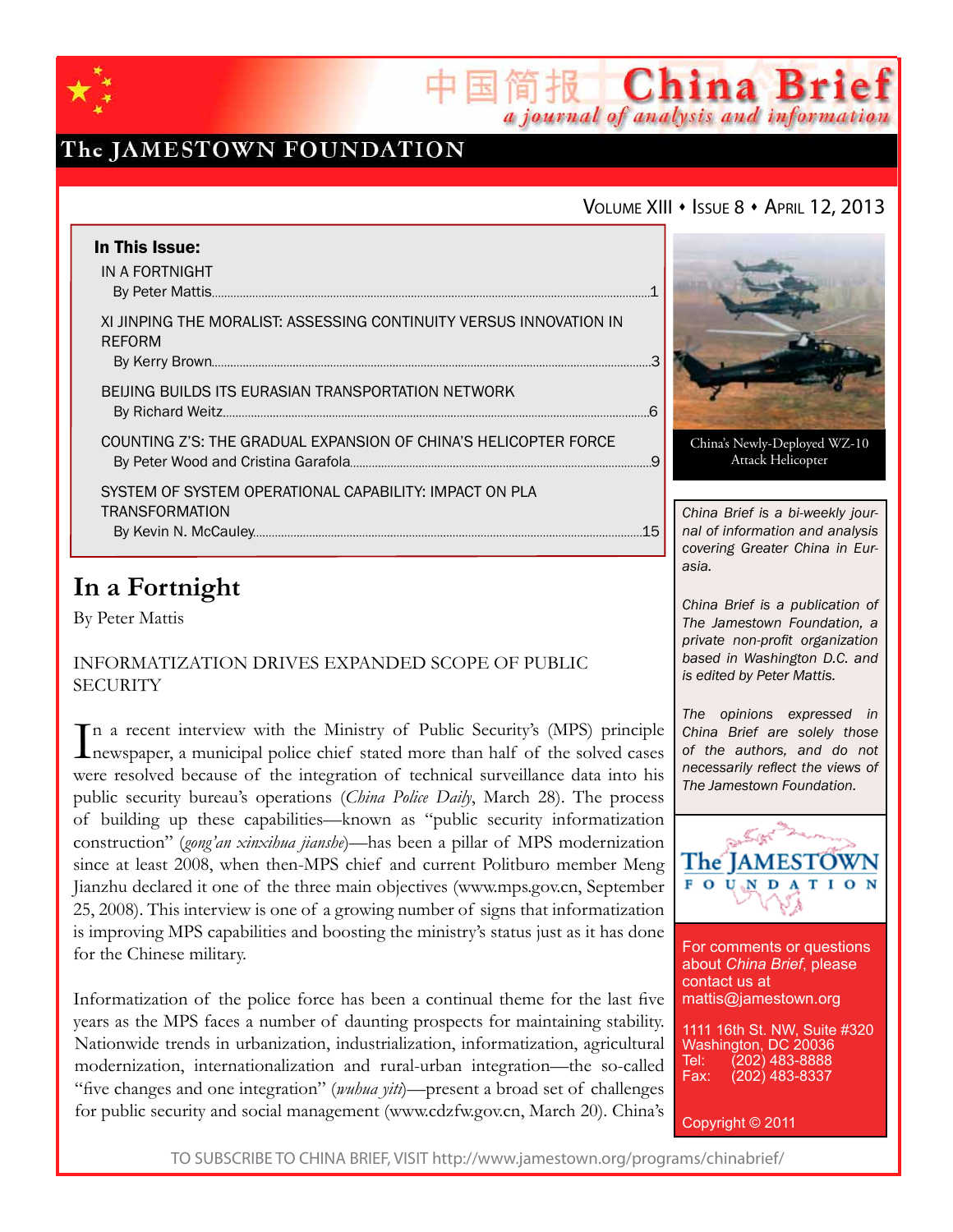number of police per unit of population is still relatively low (less than half) compared to developed Western countries, and information technology offers a force multiplier to compensate for the numbers shortfall. Consequently, the MPS across all its echelons has invested in integrated databases that can auto-generate leads and networked video surveillance with software improvements for feature recognition as well as other systems to improve the ministry's exploitation of information. These systems underpin the MPS's guidance to its operational elements to focus on "early subduing" (*yufu*), "manage [unrest] by striking early" (*zao daji chuli*) and "persist in putting detection and warning first; defend and control early" ("China's Adaptive Approach to the Information Counter-Revolution," *China Brief*, June 3, 2011).

In addition to helping police officer do more with less, the tenor of the success stories has started to change along with the inputs to MPS databases that increasingly hold financial, personal and travel data. A municipal police chief in Sichuan noted informatized police operations have moved from investigations toward preemptive warning and providing specific location data for arresting officers. One such example was the use of an economic intelligence tracking system, which tracked financial data, that alerted to the MPS to the possibility of a counterfeiting operation. Due to the automaticallygenerated lead, the police cracked a crime ring that produced \$1.77 million in counterfeit Chinese currency (*China Policy Daily*, March 28).

The informatization program also has been used to meet one of the other three pillars of MPS modernization: improving the relationship between the ministry and the Chinese citizenry (www.mps.gov.cn, September 25, 2008). After a period of experimentation leading to a national police conference in September 2011, the minister of public security endorsed a national microblogging policy as a part of open e-government and developing better communication with the local populace (*China Police Daily*, September 27, 2011; *People's Daily*, September 27, 2011). Although it is easy to be skeptical, the police weibo feeds now are some of the more popular government public outreach efforts to the surprise of many observers.

The few numbers available on the intelligence-related information technology spending suggests this may

## ChinaBrief Volume XIII · Issue 8 · April 12, 2013

be one of the explanations for the steady increases in the internal security budget—now 769.1 billion yuan (\$124.12 billion)—which has outpaced defense spending since 2010 (*Ming Pao* [Hong Kong], March 11; Xinhua, March 5). According to the police chief of the five million-person Weinan City in Shaanxi Province, the local public security bureau (PSB) has spent 2 hundred million yuan (\$32.25 million) since 2003 on technical systems for informatization work. Weinan PSB also has sought cooperation from a local telecommunications company to help manage the city's networked video surveillance system, involving another 60 million yuan (\$9.68 million). Elsewhere, Shandong Province's Yantai municipal police spent 2.4 hundred million yuan (\$38.7 million) to establish its integrated intelligence center (*China Police Daily*, March 28). Under Bo Xilai from 2007 to 2010, Chongqing reportedly spent \$300 million on its intelligence center and contributions to China's "Great Intelligence System" (*daqingbao xitong*), according Chinese newspapers cited by Ho Pin and Huang Wenguang [1].

The boost in capabilities and budget appears to be expanding the MPS's institutional scope and influence, possibly at the expense of the Ministry of State Security (MSS). Prior to last year, references to "public security informatization construction" in official publications, such as the *People's Daily* and the *China Police Daily*, described the objective of this process as "protect[ing] public security and social stability." Last year, however, official newspapers at the national level and owned by the political-legal system started referring to the MPS's informatization process as designed to "protect national security" (*weihu guojia anquan*) (*Legal Daily*, January 21; *People's Daily*, August 29, 2012; *China Police Daily*, July 29, 2012). This seemingly minor rhetorical change masks the distinction in the People's Republic that gives the MPS back a mission against external threats in a domestic context. Many of those functions were given to the MSS when it was created in 1983. Up through the 1990s, especially during the tenure of Jia Chunwang (1984– 1998), the MSS seemed to be organization in ascendancy ("Assessing the Foreign Policy Influence of the Ministry of State Security," *China Brief*, January 14, 2011). The MPS's importance for national security seems to complete the power shift that began with Zhou Yongkang as an MPS chief with Politburo standing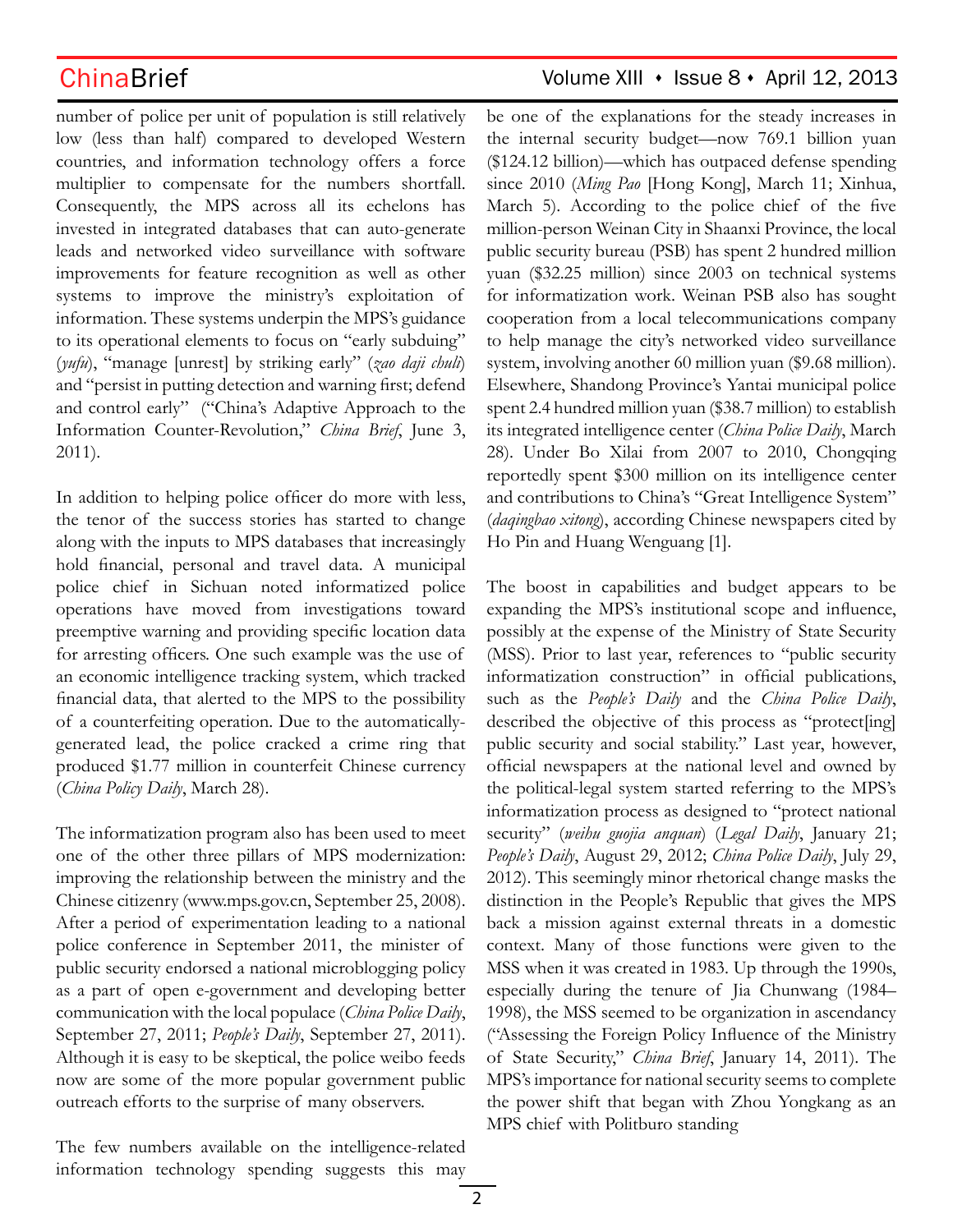ChinaBrief Volume XIII • Issue 8 • April 12, 2013

There may be an alternative explanation related to the international role played by the MPS in protecting Chinese interests. Whether in pursuit of the drug lord responsible for the murder of Chinese sailors on the Mekong River in October 2011 or assisting law enforcement in Angola and the Congo, the MPS is more overtly active internationally than ever before (*Wen Wei Po*, August 25, 2012; *Beijing News*, May 11, 2012; *Guangming Daily*, October 10, 2011; *South China Morning Post*, January 1, 2011). Given the MSS presence already abroad as well as the People's Liberation Army support for UN peacekeeping operations and the Gulf Aden deployments, the MPS's international work so far seems unremarkable if still novel. The data fusion now available to the MPS nationwide and its ownership of networked surveillance equipment, however, gives it a set of resources that are valuable to counterespionage and other national security operations. The MPS and its local elements may not outstrip MSS capabilities if they are not required to share the fruits of public security informatization.

Overall, the MPS's informatization efforts seem to have had three major consequences: better targeting of police operations to compensate for low numbers, increased budget and expanded organizational scope. Comparing China's police modernization to its military modernization, however, suggests some missing elements, such as the human factor. Two years ago, the MPS vice minister responsible for informatization spoke of a need to develop intelligence specialists and police officers educated sufficiently to exploit the ministry's new technologies (Shangrao Xinwen, April 29). It is not clear that the MPS has made the necessary adjustments to education and training, which have proven critical to the People's Liberation Army's harnessing of the Information Age.

*Peter Mattis is Editor of* China Brief *at The Jamestown Foundation.*

Notes:

1. Pin Ho and Wenguang Huang, *A Death in the Lucky Holiday Hotel: Murder, Money, and an Epic Power Struggle in China*, New York: Public Affairs Books, 2013, p. 60.

# **Xi Jinping the Moralist: Assessing Continuity versus Innovation in Reform**

By Kerry Brown

Since assuming leadership of the Chinese Communist<br>Party (CCP), Xi Jinping has spoken most about two themes. The first of these is the issue of corruption and rejuvenating the party's moral mandate to rule. The second is to promote the "China Dream," a vision of the country's internal development and international role. In both cases, Xi has faced challenges about ensuring that neither message be interpreted as criticism of the previous decade of leadership under CCP General Secretary Hu Jintao and Premier Wen Jiabao. In both cases, however, there also have been clear expectations of seeing something fresh in the new leadership. In the last few months, observers have witnessed rhetorical and presentational positioning, but only a few modest concrete signs of practical policy change—e.g. more austerity for Party officials and some government restructuring at the National People's Congress. The question is how to interpret these presentational changes and what real meaning they might have.

Although Xi's anti-corruption rhetoric might seem to be a veiled criticism of Hu and Wen and the ways in which malfeasance by officials increased during their period in power, he is protected by having historic form. It is an issue that, in retrospect, almost figures like a campaign slogan in material he sponsored or wrote before 2007. Writing for the party theoretical magazine *Seeking Truth* while he was in charge of Zhejiang Province, Xi stated "To be an official, you have to serve the people with your heart, not aim to get rich" (*Qiushi*, October 4, 2004). Morality, he had declared in this article, was the basis of politics. Deploying a range of lofty terms like "interest," "good will," "moral benefit" and "trust." He wrote "The basis of development and progress has at its heart moral purpose." That, at least, sets out the philosophical basis.

This abstract language has, since Xi came to power, been translated into something more concrete. Xi seems to be practicing continuity by adopting some of the customs brought in by Hu and the "consensus-led leadership" from the early 2000s. So during a study group meeting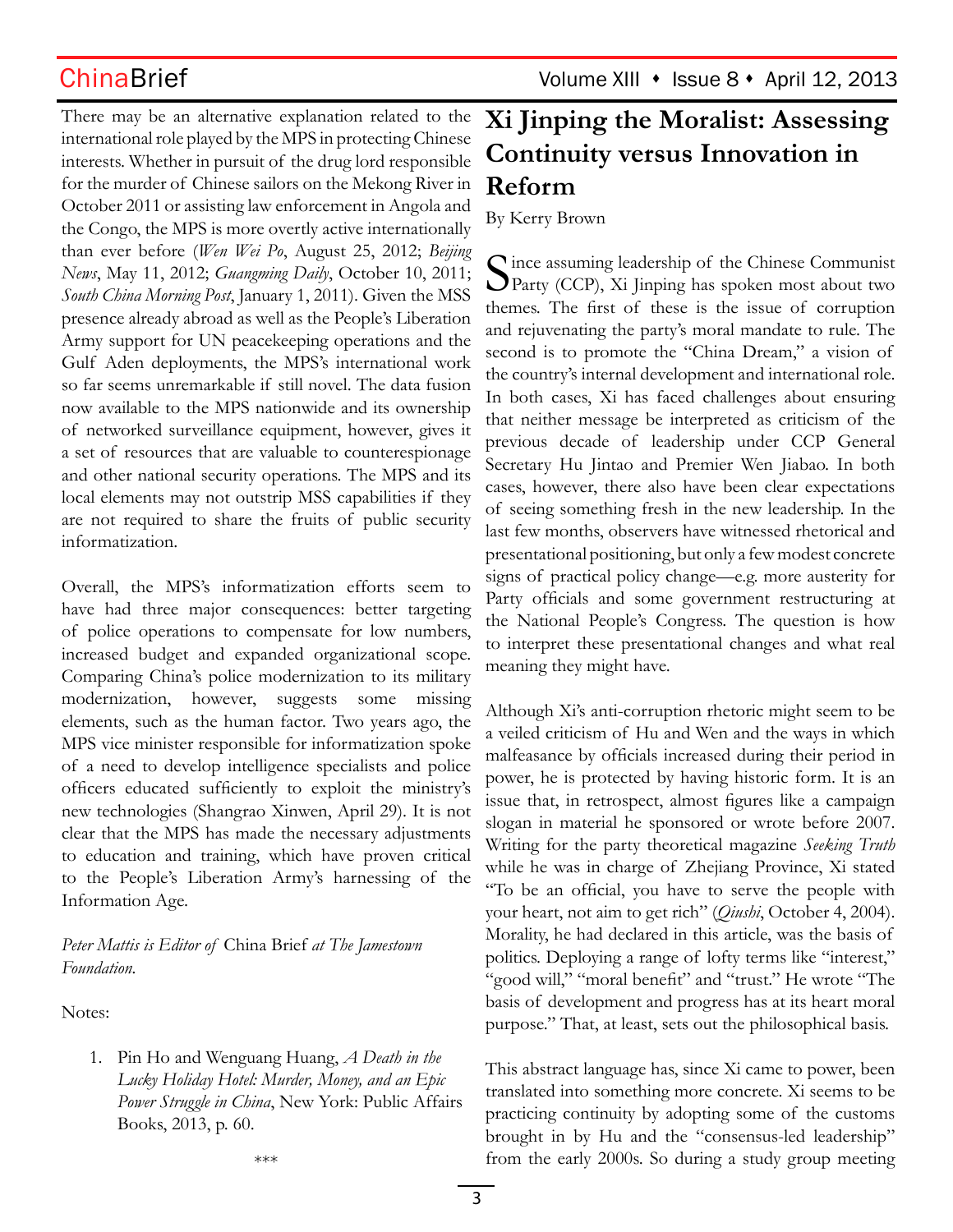of the Politburo on January 2—a custom started early in the era of Hu Jintao to go with the idea of a "learning Marxist Party"—Xi was reported as saying that "the party should improve reform policies by learning from people's practices and demand that achievements benefit more people in a fairer way" (Xinhua, January, 2; People's Net, December 26, 2002). Adopting another of former-President Hu's innovations, addressing a plenary session of the Central Discipline and Inspection Commission at the start of each year, on January 22, Xi stated "[The party] must have the resolution to fight every corrupt phenomenon, punish every corrupt official and constantly eradicate the soil which breeds corruption" (Xinhua, January 22). At the same meeting, he added "power should be reined in within the cages of regulations."

This language has been backed up by some mapping of symbolic space. Again, however, there are continuities with the Hu period. On the final day of 2012, Xi visited Luotuowan, a village in Fuping County, Hebei. Copying Hu Jintao's visit to Xibaipo in the same province on December 5, 2002, Xi declared the central government would "help the poor." The only difference to his predecessor who had also lambasted corruption and moral failure in the CCP was the more personal register Xi was reported as using: "I am deeply unhappy and sometimes indignant over the cases [in which] funds earmarked for poverty alleviation are intercepted, embezzled or diverted for other purposes." Standing in a province where he had spent formative years of his career in the early 1980s, Xi stated "The reason why I have come here is to see for myself the reality of poverty stricken areas in the country and think about what the Party and government could do next" (*South China Morning Post*, December 31). This differs from Hu's rhetoric, which largely resisted use of the personal pronoun and never referred to any personal experiences or personal position. Instead, in his main set-piece declarations—including the speeches commemorating the 30th anniversary of special economic zones in December 2008 and marking the 60th anniversary of the People's Republic of China then-President Hu strove to achieve a highly impersonal, "scientific" abstract discourse.

The second theme Xi has used heavily in the last few months boils down to appeals to a national mission for China to reacquire its lost greatness, returning it to its rightful place at the center of the world. Talking to

## ChinaBrief Volume XIII · Issue 8 · April 12, 2013

the military in March, Xi had entreated officer of the People's Liberation Army to maintain their total loyalty to the CCP and to contribute to the construction of the "China Dream" (Xinhua, March 12). A day later, he said in more detail what this "dream" might be: "To make the country affluent and strong, the nation prosperous and the people happy…To actualize the Chinese dream we must take the China path." Hu never used the term "China dream" so here the discontinuity is more striking. He did, however, use the term "historic mission," stating to an army meeting in 2005 that "all comrades of the military should correctly understand the situation and resolutely perform the military's historic mission in the new century" (*People's Daily*, March 14, 2005). The "China Dream" as a phrase seems to go a little beyond "historic mission" and, in this sense, the suggestion Xi is more willing to play a nationalist card might have some truth in it.

Symbolism always has been highly important in Chinese politics. The leadership transition over the last few months in China, however, has revealed the fact that the symbolic resources are limited. They either visit Shenzhen to reinforce commitment to Dengist reforms or visit the countryside to show the leadership is at one with the farmers. Either a leader speaks of dreams or of a Chinese renaissance. Xi also has hit upon the quandary of how to connect the Maoist past—about which there is still so much soul searching—and the post-1979 era as well as both eras' clear contrasts with statements that "without Mao there would be no new China" (Xinhua, March 17). In some ways, the process by which the leadership transition has happened shows that continuity trumps other considerations and that the sort of space to mobilize and introduce new policies within this consensus-driven machine is highly limited.

The only ways in which one can detect a Xi-ist manifesto for public mobilization and policy innovation are in three challenges set out in March. These challenges were to turn the people's aspirations for a wonderful life into concrete measures and administer the country properly; to continue to promote reform; to help the CCP supervise itself and guard against corruption (Xinhua, March 17). All of these were geared toward creating "a moderately prosperous country in all respects" another objective carried over from Hu and Wen. All of these objectives have their roots in measures already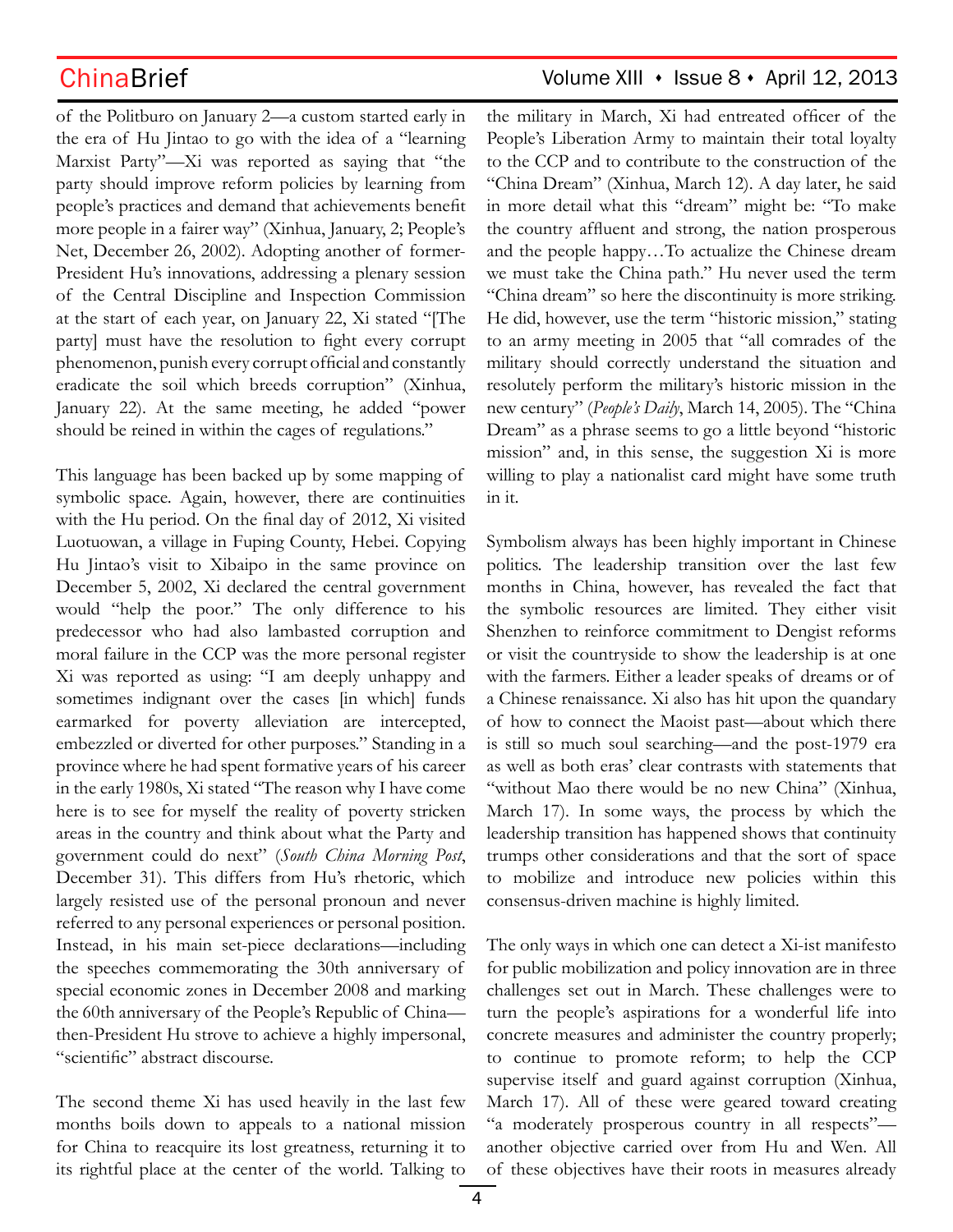supported in the previous decade. They can be found in the administrative reform agenda set out by Hu Jintao in his 17th Party Congress speech in 2007, the support for continuing reform in his speech in Shenzhen in 2008, and the intra-party democracy measures from 2005. So far, the only specific measures, however, have been gestural. For example, Xi has cut down on official entertainment; although this measure only continues the cut down on official international travel that was brought in after 2008. The National People's Congress also saw some reforms of government ministries, with the rail ministry finally subsumed into a transportation super-ministry. Again, however, slimming down the central bureaucracy has been standard practice since Zhu Rongji's premiership in the 1990s.

Xi also declared "We must start with specific things and ensure their implementation," talking of the need to reject extravagance, formalism and bureaucratism (Xinhua, March 17). On the core reform issues set out in the World Bank and Development Reform Commission *China 2030* report released last year, however, there has been no sense of where this leadership stands. The leadership remains silent on the issues of support for private business, tax reform, ideas about liberalizing the renminbi and China's capital account, and a sense of how to achieve greater popular participation in decision making by strengthening the role of the national and local congresses. One could argue that, so far, at best, they have created the atmosphere for thinking about another set of reforms. The language about attacking corruption, for instance, implies that some of the vested interest and inequality around state-owned enterprises might be in the offing. Beyond this, however, there has been nothing dramatic.

This cautiousness and reticence from the CCP elite is something to which observers should have become accustomed. The crisis at the end of the Cultural Revolution—both in the legitimacy of the party and of the ruling elite after their wholesale humiliation under Mao—meant in many ways that change was forced and became the guiding impetus behind Deng Xiaoping's reforms from 1978, even though these were linked to statements and ideas articulated earlier in CCP history. That life-and-death moment was duplicated in 1989, though the uprising only reinforced for the ruling elite that they needed to continue with the market reforms

## ChinaBrief Volume XIII • Issue 8 • April 12, 2013

rather than end them. No major crisis exists now, but rather a sense of complacency and hesitancy. Discussions of different kinds of reforms have been ongoing over the last decade, but the Hu and Wen period was bereft of anything bold like the Zhu Rongji- and Jiang Zeminled attack on state-owned enterprises in the late 1990s or expulsion of the military from commercial operations. Hu and Wen's historic legacy probably will be more about their preventing any major disasters rather than embarking on a major positive reform. Xi and his premier, Li Keqiang, sound like they want to be more ambitious than this.

The dislike of mass mobilization and charismatic-led politics was articulated well by Wen Jiabao in 2012 at the National People's Congress when he talked disdainfully of the Cultural Revolution. It was also something that lurked behind the political attack on Bo Xilai ("Beijing Post-Bo Xilai Loyalty Drive Could Blunt Calls for Reform," *China Brief*, March 30, 2012). Even so, more effort on public communication and reaching out to the people has been a theme of Xi's since he stepped out from behind the red curtain at the 18th Party Congress as general secretary in November last year. The most one can say about his performance is that he cautiously has set out the rhetorical space for more mobilization over the last few months. On the final day of 2012, propaganda overlord Liu Yunshan stated the key challenge was "whether a party can maintain its flesh and blood ties with the people directly" (Xinhua, December 31, 2012). Xi has picked themes in a sort of retrospective election campaign to get the support of broad constituencies in China—corruption and fulfilling national greatness. In a sort of eerie reflection of democratic electoral politics, having campaigned in poetry, Xi now has to govern in prose. The objectives set out in last year's *China 2030* report—which after all was approved right up to the level of the new Premier Li Keqiang—clearly and unambiguously articulate the sort of issues that Xi's prose now needs to address. Xi has shown in the last few months that, in a political culture so constrained and hedged in with different constituencies, power blocs, networks and factions, the one card he might have in his hand is mobilization through better public communication. To really capture an increasingly cynical public's imagination, there will have to be bold moves that have real policy impact and go beyond the language of inspiration. Xi, however, seems unlikely to reach this point for a number of years, and the evidence of his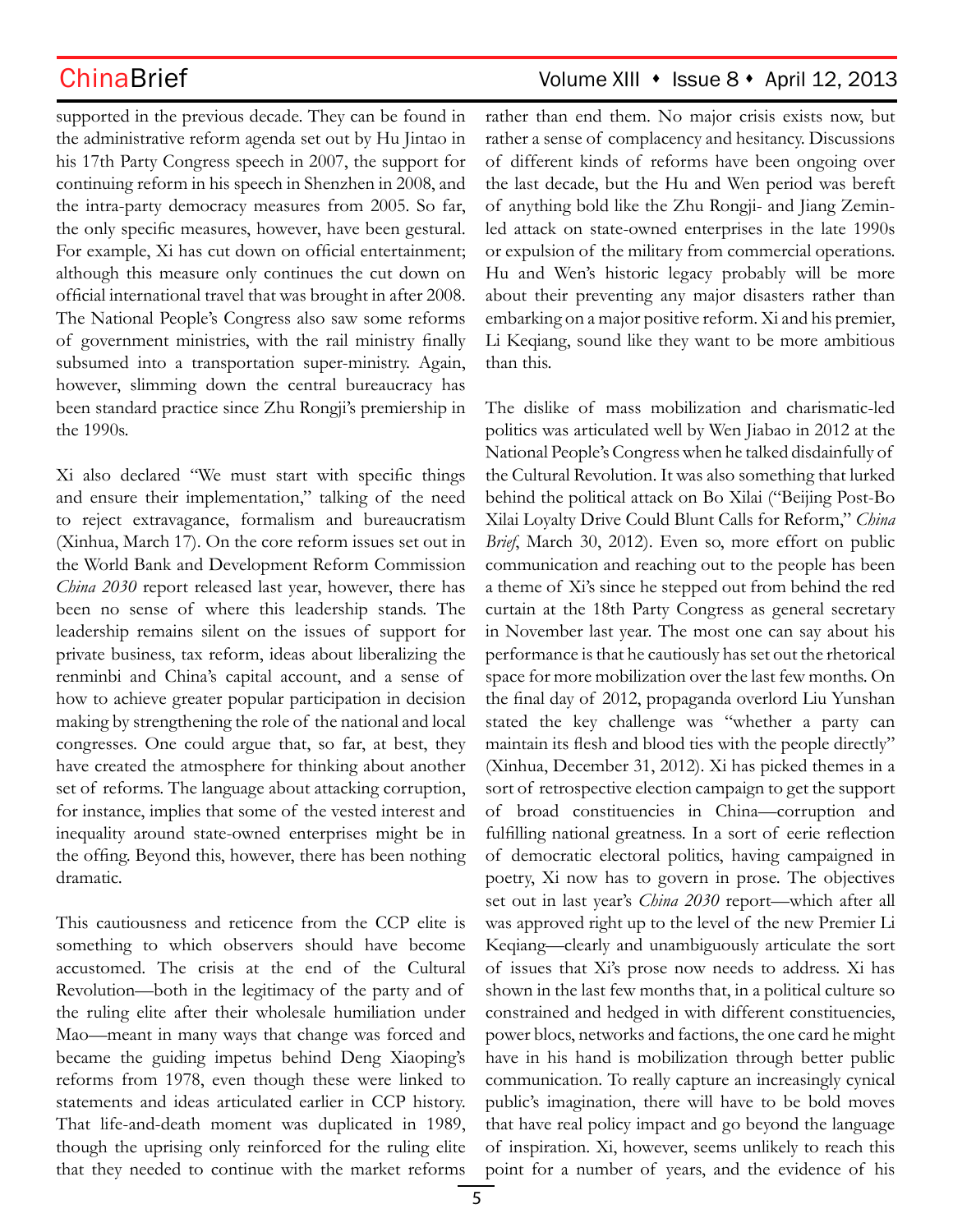relatively shallow links with intellectual communities or policy innovators with real experience only reinforces this sense ("All the General Secretary's Men," *China Brief*, February 15).

*Kerry Brown is Executive Director of the China Studies Centre at the University of Sydney and Professor of Chinese Politics. He previously was Head of the Asia Program at Chatham House.*

\*\*\*

# **Beijing Builds its Eurasian Transportation Network**

By Richard Weitz

China continues to make progress in building its Eurasian transportation networks with the aim of deepening its economic ties in Central and South Asia as well as providing a foundation for its regional security interests. Gwadar, a port town in western Pakistan close to Iran , looks to be a focal point for Chinese investment. On February 18, 2013, the previous operator, the Port of Singapore Authority (PSA), sold its shares to the staterun China Overseas Port Holding Company (COPHC), citing regional violence as making the port commercially unviable (*South China Morning Post*, August 8, 2012). Nonetheless, the Chinese government plans to connect its western provinces with Gwadar by rail, road and pipeline, which could also enable China to import energy products from Iran by land. The port transfer is however causing alarm. Chinese and Pakistani officials have downplayed the significance of the commercial transfer, but India and other regional actors suspect China will eventually use the facility in part to support its power projection activities in the Indian Ocean.

Meanwhile, China continues to expand the Karakoram Highway that links Pakistan to China's westernmost province, Xinjiang. In addition, China and Iran are building a connecting railway and are helping Pakistan construct an energy pipeline that will link all three countries. This massive transportation infrastructure network of railway, highway and maritime shipping routes—which extends through Central Asia, the Indian Ocean, and other regions—will enhance economic ties between China and its western neighbors and provide the foundation for future Chinese strategic options in Eurasia and South Asia.

### **Gwadar Port**

Pakistan always has been an important partner in China's efforts to construct a "New Silk Road" through Eurasia. Chinese enterprises have contributed investment capital, technology, and labor to support Pakistan's transportation infrastructure, including the construction of Gwadar. A warm-water, deep sea port, Gwadar could serve as a major trading hub. Strategically, it could serve as a means of allowing energy supplies from the Persian Gulf to go overland through Pakistan rather than by sea through the Straits of Malacca, circumventing any naval blockade or other interruption in maritime traffic between the Persian Gulf and China. A direct transportation corridor between Gwadar and Xinjiang also could boost the economy of that troubled province, which has a large population of Muslim minorities like the Uighurs.

Chinese media stresses that a greater Chinese role in Gwadar is a "win-win" outcome for Islamabad as well as Beijing (Xinhua, February 28). Pakistan could benefit significantly from the new Chinese management. Currently, Gwadar is underused due to its undeveloped supporting roads and infrastructure (*Dawn* [Pakistan], February 19). With the improved management and more investment expected from China, which already has financed a coastal highway between Gwadar and other Pakistani ports, Chinese analysts note Gwadar could more easily become a major regional commercial center. Importantly, this would generate revenue for Islamabad and jobs and commerce for Pakistan's alienated Baluch minority, which has spawned insurgent movements (*China Daily*, February 1).

The port could be the beginning of a southern route for a new "Silk Road" through which China can more easily exchange goods with Central Asia and the Middle East. During a recent visit to China, Pakistan's Railways Minister Haji Ghulam Ahmed Bilour agreed with his then-counterpart Liu Zhijun to establish a consortium to build a 750-kilometer railway linking the two countries, from Havellian to the 4,730-meter-high Khunjerab Pass in Gilgit-Baltistan. The two countries are cooperating in modernizing existing Pakistan railway tracks to meet international standards (Asia Times, September 11, 2009). Next steps would entail extending the rail network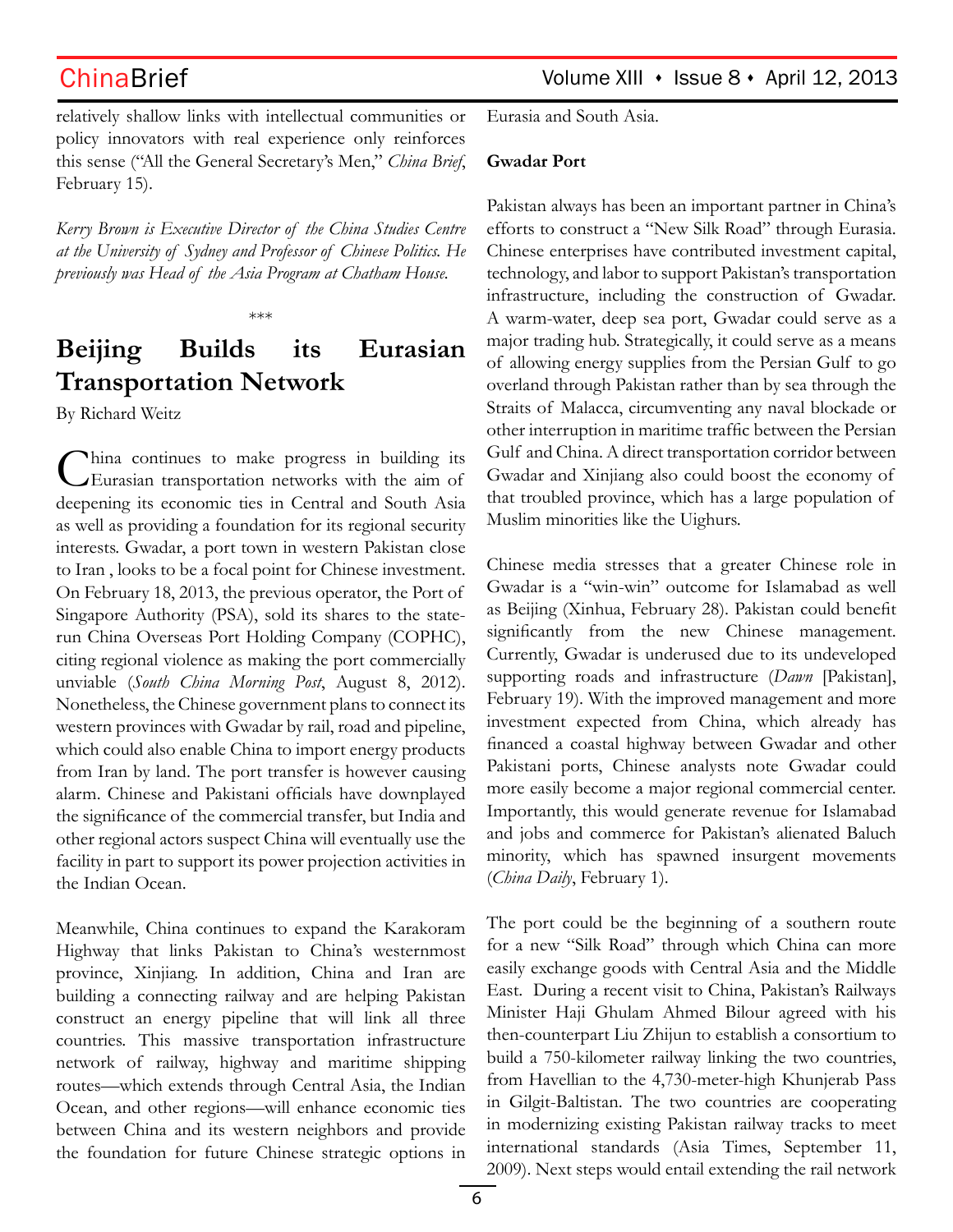to connect Iran, Central Asia, and Afghanistan, where Chinese companies have begun developing the country's mineral resources.

## **Beyond Gwadar**

Chinese assistance also has helped construct, maintain and modernize the Karakoram Highway—the main road between Pakistan and China. In addition, Chinese firms have made substantial investments in Pakistan's defense industry, energy, engineering, information technology, mining, telecommunications as well as banking, transportation and other infrastructure sectors (*Observer* [Pakistan], May 15, 2011). Thousands of Chinese nationals—engineers, advisors, laborers and others work in Pakistan. China particularly favors high-profile mega projects that boost China's popularity in Pakistan. In addition to Karakorum Highway and Gwadar Port, these projects include the Taxila Heavy Mechanical Complex, Chashma Nuclear Power Plant (including another reactor deal just announced last month), Jinnah Sports Stadium and the Pakistan-China Friendship Centre. China's focus on road construction, electric power generation, telecommunications and other infrastructure development reflects Beijing's goal of using Pakistan as a key conduit linking China with Central Asia and the Middle East ("Thunder in Sino-Pakistani Relations," *China Brief*, March 2, 2006).

Pakistan is potentially a natural energy corridor since it is located between China and Iran's oil, depending on its stability. Iran and China are helping Pakistan construct a 785-kilometer pipeline to transport 21.5 million cubic meters of high-pressured gas a day from Iran to an area near Gwadar. Iran has already promised to provide Pakistan with all the financial and technical assistance, including equipment and compressors, needed for the pipeline The estimated cost of the project on the Pakistani side is comes to \$1.2 billion (Press TV, June 10, 2012). Once railways, roads, or other pipelines are built to connect Gwadar to China directly, China can import Iranian oil more cheaply and safely than through the Persian Gulf and the Strait of Malacca, through which more than 80 percent of China's imported oil passes (*Global Times*, February 19). These supplies must reach China by passing through the Indian Ocean and the Strait of Hormuz, leaving them vulnerable in a crisis.

### **Strategic Options**

Thus far, Chinese representatives have insisted they are motivated by commercial considerations in their investments in Pakistan. Foreign Ministry spokesman Hong Lei said many Chinese enterprises have long been active in Pakistan's economy and that the increased Sino-Pakistani economic cooperation would help bolster regional stability and development (Xinhua, February 19). Chinese and Pakistani officials have insisted that other countries have no reason to worry about the ownership transfer and that China does not plan to establish a military facility at the port (*China Daily*, February 19; *Dawn*, February 19). For example, they deny they will construct a major military base at the Port. They also criticize "'oversensitive' India and the West, arguing that China neither wants to nor needs to 'detour' to the Indian Ocean to curb India" (*People's Daily Online*, February 20). At the same time, however, Chinese writers complicate perceptions of China's intentions by citing energy security considerations for wanting to strengthen China's maritime presence in the Indian Ocean. The Chinese media note that more than two-thirds of the world's petroleum trade traverses the Indian Ocean, on its way from the Middle East to the Pacific Ocean passing through the Gulfs of Aden, Oman, Bab el Mandeb as well as the Straits of Hormuz and Malacca (*Global Times*, February 19).

Indian Defense Minister A. K. Antony said that China's assuming control of the port's management was "a matter of concern" (*South China Morning Post*, February 19). The port's location would allow a Chinese People's Liberation Army (PLA) presence to monitor Indian naval activities and have the potential to enhance China's military power projection capabilities in the region. Indian analysts believe that the PLA Navy (PLAN) eventually might use Gwadar as a logistics and support base, and perhaps even for home porting submarines and other ships, to support a PLAN presence in the Indian Ocean (*South China Morning Post*, June 3, 2011). Indian officials also have considered the continuing enhancement of the Karakoram Highway as another security problem since means China could use the conduit to transport heavy military equipment more easily to Pakistan in a crisis (*Der Spiegel*, July 17, 2012). More generally, some foreign analysts see China as constructing a "String of Pearls" or Chinese-funded ports spanning China's sea lanes of communication from the Middle East. The perceived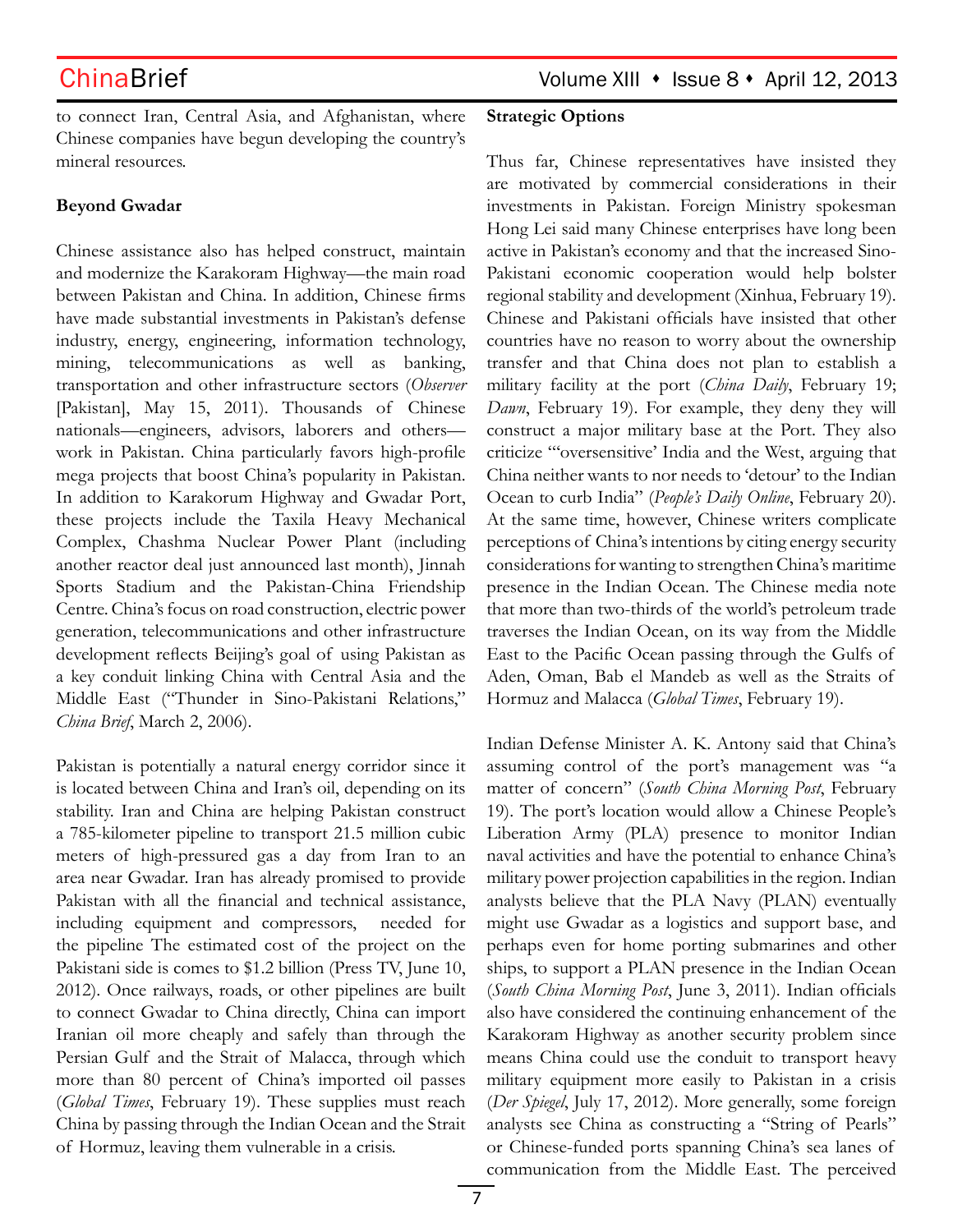aim is to build a network of commercial transportation facilities and economic-political ties in the region that encircle India. The PLA also might be able to use these facilities to support operations in the Indian Ocean, the Middle East, eastern Africa and perhaps elsewhere (Energy Tribune, March 5; IDSA, June 8, 2010).

Commenting on such speculation, Chinese Ministry of National Defense spokesman Senior Colonel Geng Yansheng said "The so-called 'string of pearls strategy' is totally groundless" (China Military Online, March 4). Yet, even Chinese scholars note that Gwadar will bolster China's naval presence in the region. Zhao Gancheng, researcher with Shanghai Institute of International Studies, said Gwadar could help Chinese fleets in the Indian Ocean make international waterways more secure, while Pei Yuanying, China's former ambassador to India, said that the port could become a logistics support base for the Chinese fleet when it sails to the Suez Canal, the Mediterranean and the Gulf of Aden (People's Daily Online, February 20). Furthermore, China's transportation development program in Pakistan clearly helps Beijing gain strategic leverage over New Delhi by increasing China's economic presence in peacetime and by the enhancing Beijing's ability to project power in wartime (*Observer India*, March 4, 2010). Pakistan's navy also intends eventually to use Gwadar port, which would hinders India's ability to sever Pakistan's maritime communications while alleviating the traffic congestion currently affecting Pakistan's other two large ports (*China Daily*, April 26, 2012). Gwadar is less vulnerable to Indian interdiction than the Karachi and Bin Qasim ports, due to its being more than 450 kilometers away from Indian territory.

China did refuse an earlier, explicit request from Pakistan to construct to establish a naval base at Gwadar. After Prime Minister Syed Yusuf Raza Gilani's returned from a four-day official visit to China in May 2011, Defense Minister Chaudhary Ahmed Mukhtar told the press that during the visit, "We have asked our Chinese brothers to please build a naval base at Gwadar" (Asia Times, October 26, 2011). Chinese representatives prudently declined at the time to establish a permanent naval facility, which would have been its first overseas military base and only would alarm India, the United States and other countries further. Hu Shisheng of the China Institutes of Contemporary International Relations explained China

# ChinaBrief Volume XIII • Issue 8 • April 12, 2013

had to "strike a balance between [its] needs and what other countries in the region think. A rash decision is only going to backfire and negate the benefits a permanent base might bring" (*South China Morning Post*, June 3, 2011). Hu's comments and others like them as well as the recent moves suggest that Beijing may be rethinking sixtyodd years of official policy claiming China would never establish overseas bases.

### **Iranian Connections**

Western concerns about a Chinese coastal presence are accentuated by Iranian media reports that Iran will construct a naval base on its territory near Gwadar to provide security for the eastern portion of its coast. China is now the largest single buyer of Iranian oil (*Indian Express*, February 18; Bloomberg, February 18). Furthermore, China has been trying to integrate Iran better into its own transportation networks through Pakistan to speed the delivery of oil and other goods to China, ideally on inland ground routes less susceptible to maritime interdiction that also would be faster and cheaper than shipping cargo by sea. To this end, in February 2013, China's State Council approved helping Iran construct a high-speed railway, estimated to cost at least \$1 billion, and other reports suggest a possible extension that would add a direct rail line to Xinjiang (Bloomberg, February 18; Registan.net, July 26, 2012).

China and Iran previously have signed several railway deals. In February 2011, China agreed to help Iran's staterun Construction and Development of Transportation Infrastructure Company with financing and technology transfers. The contract, estimated at 80.5 billion yuan (\$13 billion), aimed to construct eight railway lines within Iran itself spanning over 5300 kilometers (*Sydney Morning Herald*, February 9, 2011). In September 2010, China's then-Minister of Railways Liu Zhijun signed an agreement to build 580 kilometers of railway tracks running from Tehran through Hamadan, Malayer and Kermanshah to the Iraqi border town of Khosravi with an additional link from Arak to Malayer. This particular network eventually might offer onward connections via Iraq to the Syrian port of Latakia, giving China overland access to Europe and the Mediterranean (*Railway Gazette*, September 21, 2010). Events in Syria, however, may put into question any plans to develop this extension.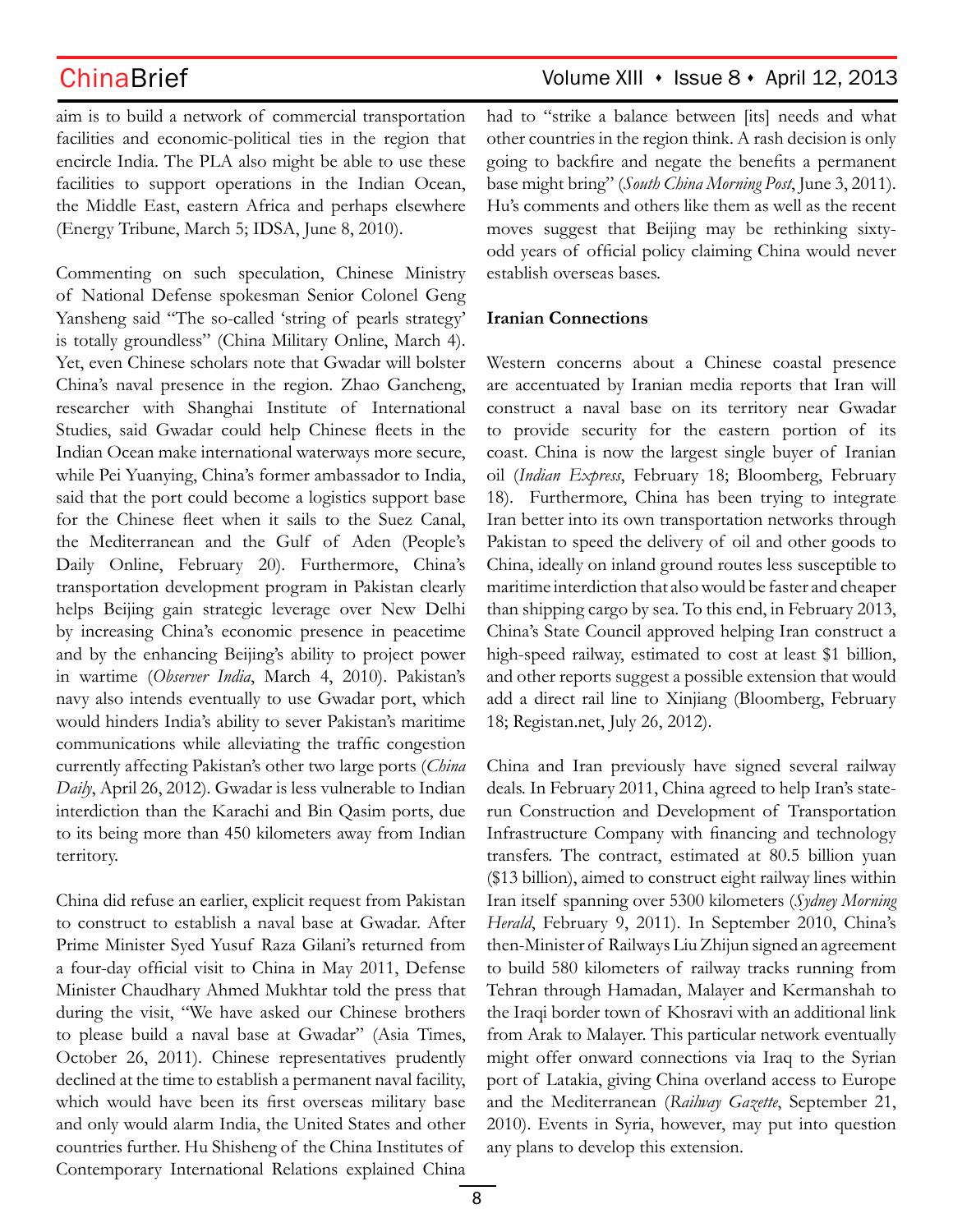## **Conclusion**

The same obstacles that hamper this nascent trans-Asian network have confounded other efforts to establish a trans-Eurasian rail network: the different rail gauges used by the countries; the need for transit permits and efficient customs procedures; and the unstable politics in Central Asia and Iran. A continuing lack of security means there would likely be lengthy delays at border crossings and customs posts the countries feared terrorist infiltration or the smuggling of narcotics and other contraband. The entire region is presently fraught with conflicts. Trains, pipelines, and other transportation networks would be exposed to danger in Afghanistan, Baluchistan, Kashmir, Xinjiang and other places. With a Chinese enterprise taking over the port, more Chinese citizens will likely be killed or kept hostage, especially if the locals see the Chinese presence as a form of foreign occupation in collusion with Islamabad. China increasingly has encountered these security viabilities as its global presence has grown, especially in the world's hotspots. Nonetheless, the Chinese government has shown a willingness to accept short-term commercial risks in Iraq, Venezuela and elsewhere in return for potentially greater long-term economic and geopolitical gains ("Equity Oil and Political Risk," *China Brief*, February 1; "Assessing China's Response Options to Kidnappings Abroad," *China Brief*, May 11, 2012).

Finally, pending resolution of the Iranian nuclear issue, the United States and other Western countries would try to block any international financing of projects that benefit Iran. Yet, the Western sanctions against Tehran, while essential and justifiable in themselves, have strengthened China-Iran commercial relations by denying Iranians alternative economic partner. Not only do the sanctions help Chinese companies by depriving them of competitors, but Chinese negotiators have exploited Iran's position to demand better terms such as lower oil prices. The sanctions also promote the development of rail and other routes between the two countries as well as other joint infrastructure projects. Instead of running afoul of international banking sanctions, China can pay for its oil and other Iranian imports by financing major transportation and other infrastructure projects, helping both countries evade the economic sanctions against Iran while also advancing Beijing's regional economic goals.

## ChinaBrief Volume XIII • Issue 8 • April 12, 2013

Over time, China's infrastructure investments in South Asia and Iran will consolidate Beijing's dominant economic position in Eurasia and lay the groundwork for a greater PLAN presence in the Persian Gulf and Indian Ocean. The port in Gwadar, the Karakoram Highway, and the proposed rail and pipeline links simultaneously advance both these interests. Among other benefits, these projects will help align Iran and Pakistan together to Beijing's benefit.

*Richard Weitz, Ph.D., is a Senior Fellow and Director of the Center for Political-Military Analysis at the Hudson Institute in Washington, DC.*

\*\*\*

# **Counting Z's: The Gradual Expansion of China's Helicopter Force**

By Peter Wood and Cristina Garafola

 $\mathbf{V}$ Thile much attention has been given to Chinese development of fixed-wing aircraft like the J-20 and J-31, relatively little has been devoted to China's helicopter development. On March 16, 2013, a CCTV television news segment featured a squadron of Z-10 helicopters in Jinan Military Region (MR), marking the fifth squadron of China's primary attack helicopter observed in public and the fourth squadron to appear since October of last year [1]. The other four squadrons are based out of Nanjing, Beijing, Guangdong and Shenyang MRs (*Jane's Sentinel Security Assessment*, April 10, 2012). The Z-10 has been flying since at least 2003 and was revealed to the public in 2004 (*International Defense Review*, September 13, 2007). Now being deployed to units, the Z-10 is an indicator that China is making more significant progress in terms of aerospace development than it is generally given credit for.

The arrival of the Z-10 and the smaller Z-19 scout helicopter are important because they represent the culmination of a much longer process of technical and doctrinal development. With a large acquisition project that gained China aircraft from all over the world, including not only Soviet and French designs but also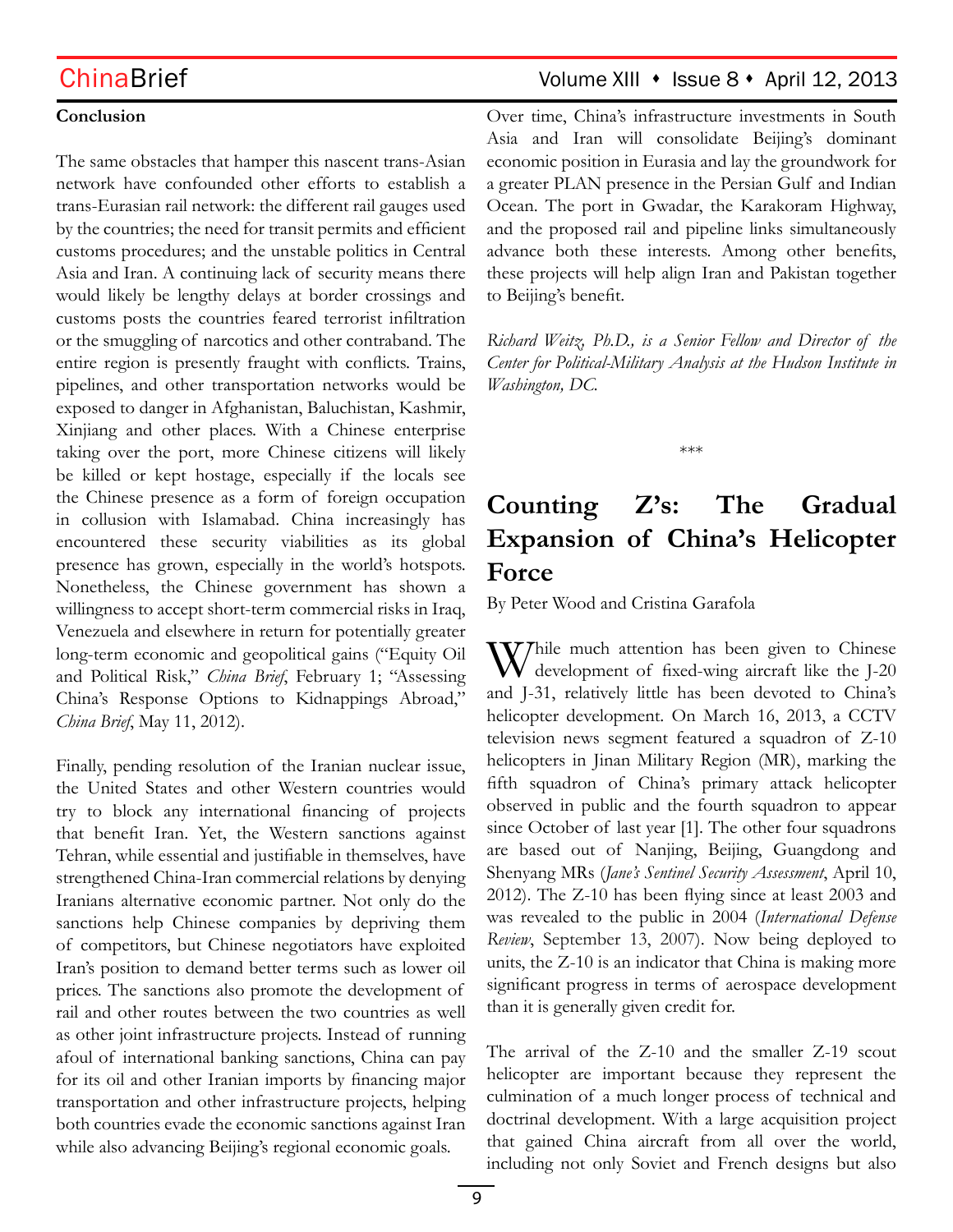U.S. Blackhawk helicopters, China clearly recognized the benefit of helicopters. This is not surprising given the employment of helicopters in combat was pioneered in both the Korean and Vietnam Wars, two wars in which China participated. The astounding performance of the Apache attack helicopter during the Persian Gulf War—a conflict intensely studied by China's military—provided further impetus for China's development programs [2]. In fact, helicopters have been compared favorably to tanks in terms of overall speed, mobility over terrain and firepower, strengthening the argument for more investment over tanks, armored vehicles and ground troops (*PLA Daily*, July 9, 2003). For the ground forces, the next logical step beyond acquiring modern main battle tanks and mechanized infantry forces is a large contingent of helicopters for transport, scouting and attack.

Though China's helicopters cannot compare to the thousands used by the U.S. military, the PLA now has a not-insignificant force. The 2013 issue of *The Military Balance* gives a total of 914, even though only nonauthoritative estimates currently are available for the total numbers of Z-10 and Z-19 attack helicopters. Still, this suggests, despite the lack of an authoritative number, a significant increase from the 500 helicopters listed during rescue operations in the wake of the 2008 Wenchuan earthquake (*China Daily*, July 5, 2008). According to data from the Stockholm International Peace Institute, between 1977 and 2012, Chinese imports from the USSR (and later Russia), France and the United States comprised 477 helicopters of various makes. Although China's official media maintains that all of the Z class helicopters are produced indigenously, it has continued to purchase Russian transport helicopters and manufacture Z-8 and Z-9 aircraft based on French designs (*Global Times*, July 25, 2012). At the same time, China's civilian helicopter market also is growing, which, given the dual use capability of several platforms such as the Z-9 and Z-11, would improve China's overall ability t

While helicopters were integrated into PLA Air Force (PLAAF) units by the late 1950s, the turmoil of the 1960s and 1970s pushed back China's military development. Even in 1973 during the Cultural Revolution, however, China made deals to begin acquiring Western transport helicopters [3]. Beginning in the mid-1980s, the Chinese military was quick to prioritize helicopters as an area of investment and purchased French Dauphin IIs, Super Frelons and U.S. Blackhawk helicopters. In

## ChinaBrief Volume XIII · Issue 8 · April 12, 2013

1986, a decision was made to shift most non-transport helicopters from the PLAAF to the ground forces to form a distinct branch (*bing zhong*), Army Aviation (PLAA). By 1999, China had acquired several types of Western-designed helicopters and set up the Army Aviation Academy to train pilots. Especially given that Chinese strategy focuses on deploying internally ("along internal lines") or to border regions, rather than projecting power far afield, helicopters provide key advantages. China's mountainous terrain, sprawling urban areas and undeveloped borderlands are all more easily accessed by helicopters than other platforms. Close Air Support (CAS) is another important area where helicopters could make up for a serious deficiency. China's military lacks platforms analogous to the A-10 Thunderbolt or AC-130 Specter gunships that have significant loiter capability and can provide timely air support. Attack helicopters are an effective fix for this issue without the need for expensive platforms that would not easily fit into other roles. The Z-10, unlike the civilian-based Z-9, is purpose built for such missions. The Z-19, a scout helicopter, also will serve an important function, moving ahead of mechanized units to provide intelligence about enemy movements.

In the short term while these more specialized roles are tested, transport helicopters provide a tremendous advantage for the rapid deployment of troops to areas far from airfields or which would be dangerous for China's fledgling paratroop force to drop into. As the response to the Sichuan earthquake demonstrated, the Chinese military face challenges deploying large transport aircraft in areas close to large population centers, such as Chengdu, the center of the Chengdu Military Region. The PLAA played a crucial role in transporting relief workers to destroyed areas as helicopter units were brought in from far afield. For example, the elite Fourth Aviation Regiment based in Tongzhou, Beijing, was deployed to Sichuan to aid in rescue operations (*PLA Daily*, July 25, 2012). The same regiment has participated in a wide variety of military exercises and helped provide security for the Olympics.

Though a majority of China's helicopters are concentrated within the PLAA, the PLA Navy (PLAN) has been expanding their use as well. Beyond China's borders and out at sea, helicopters fill a major gap not only in search and rescue (SAR) missions, but also in the area of anti-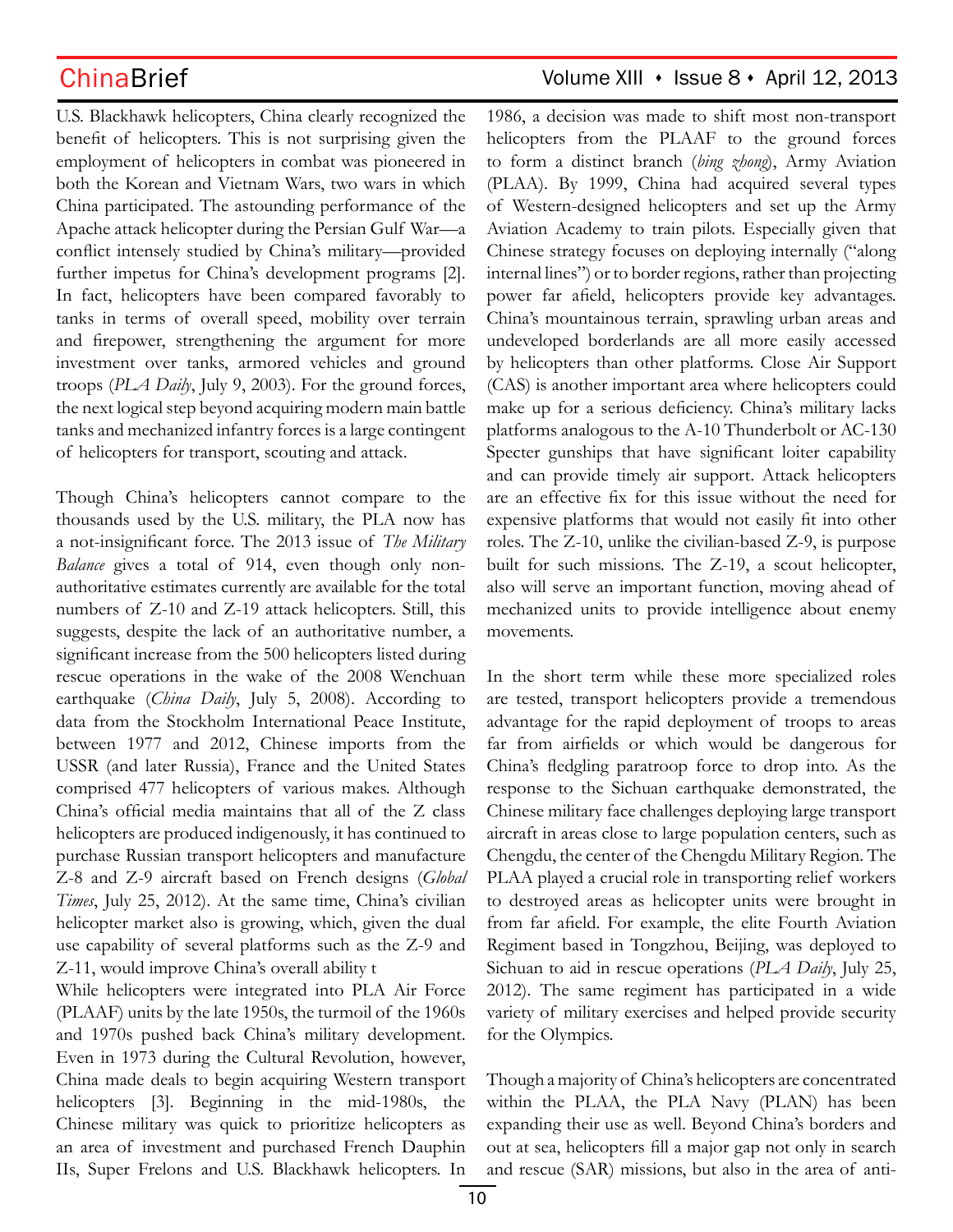submarine warfare (ASW) and resupply. Unsurprisingly, China has outfitted several ships with helipads for this purpose, though an increasing number of deployments both abroad in the Gulf of Aden and closer to home are placing strains on current capabilities ("Problems and Prospects for China's Ship-Based Aviation Program," *China Brief*, January 6, 2012; "Beijing Confronts Long-Standing Weakness in Anti-Submarine Warfare," *China Brief*, July 29, 2011). Helicopters provide significant advantages to bolstering China's troop transport capabilities in terms of rapid deployment not only within the mainland, but also for deployment to China's contested border areas and maritime zones. A recent amphibious assault exercise on a small islet in the South China Sea with China's marines was conspicuous for the use of helicopter transport and firepower. Z-8 transport helicopters augmented assault craft and were accompanied by Z-9s providing support fire (*People's Daily Online*, March 26). While the PLAN has made use of these Z variants, the Z-8 is too large for most PLAN vessels and the Z-9 too light to be effective for many naval missions, such as ASW. Given the limitations of China's helicopter-capable ships and the Z-8 and Z-9s themselves, observers reasonably can expect new indigenously-produced helicopter variants that better fit the PLAN's needs.

### **Helicopter Roles and Missions**

Official documents show a rapid expansion in the set of roles designated for helicopters. First mentioned in the Chinese Defense White Paper series in 2002, helicopters were noted in conjunction with an explanation of the Army Aviation Corps, with a passing reference to support for ground operations. In 2006, about the time that the Z-9 was coming to the end of its development in a light attack role, helicopters were described in having a much more expanded role: "Equipped mainly with armed helicopters, transport helicopters and service helicopters, [the Army aviation arm] carries out air strike, air landing, airlifting and battlefield service support operations. The Army aviation arm works to strengthen its capabilities of rapid power projection, precision strike, long-range assault and support" (*China's National Defense in 2006*). In the same paper, the PLA Navy for the first time emphasized integrated maritime support. The two most recent papers denote significant changes in tone. The white paper in 2008 marked a decisive shift from a transportation focus to close air support and air mobility:

## ChinaBrief Volume XIII • Issue 8 • April 12, 2013

"In recent years it has been working to shift from being a support force focusing on transportation missions to being an integrated combat force focusing on air assault missions; it has stepped up training in fire assault, aircraft-borne operations, air mobility and air service support; and actively participated in counter-terrorism, stability maintenance, border closure and control, emergency rescue, disaster relief and joint exercises" (*China's National Defense in 2008*).

By 2010, with the development of the Z-10 well known and a degree of operational capability already reached, the defense paper of that year took a much more assertive tone in describing the role of the Army's Aviation branch:

> "The PLA aviation wing has worked to move from being a support force to being a main-battle assault force, further optimized its combat force structure, and conducted modularized grouping according to different tasks. It has upgraded armed helicopters, transport and service helicopters, and significantly improved its capabilities in air strike, force projection, and support" (*China's National Defense in 2010*).

*The Science of Campaigns,* an important expression of China's attitude toward a number of strategic and tactical situations, emphasizes the utility of helicopters in providing accurate fire and high-speed mobility (p. 174). In several ways, helicopters represent the next step in the development process already begun in the 1990s, with official emphasis on mechanization (*jixiehua*) and informatization (*xinxihua*). Networked helicopters acting as scouts are an area in which helicopters are able to help Army units achieve their goal of informatization. The Z-10 in particular has advanced capabilities and sensors that required the development of an entire new set of controls and helmets (*PLA Daily*, January 17). While still lagging behind the United States in terms of targeting-information sharing and networking, the PLA has made important advances in systems integration and has developed the necessary framework for additional advancement. It has and continues to expand its logistical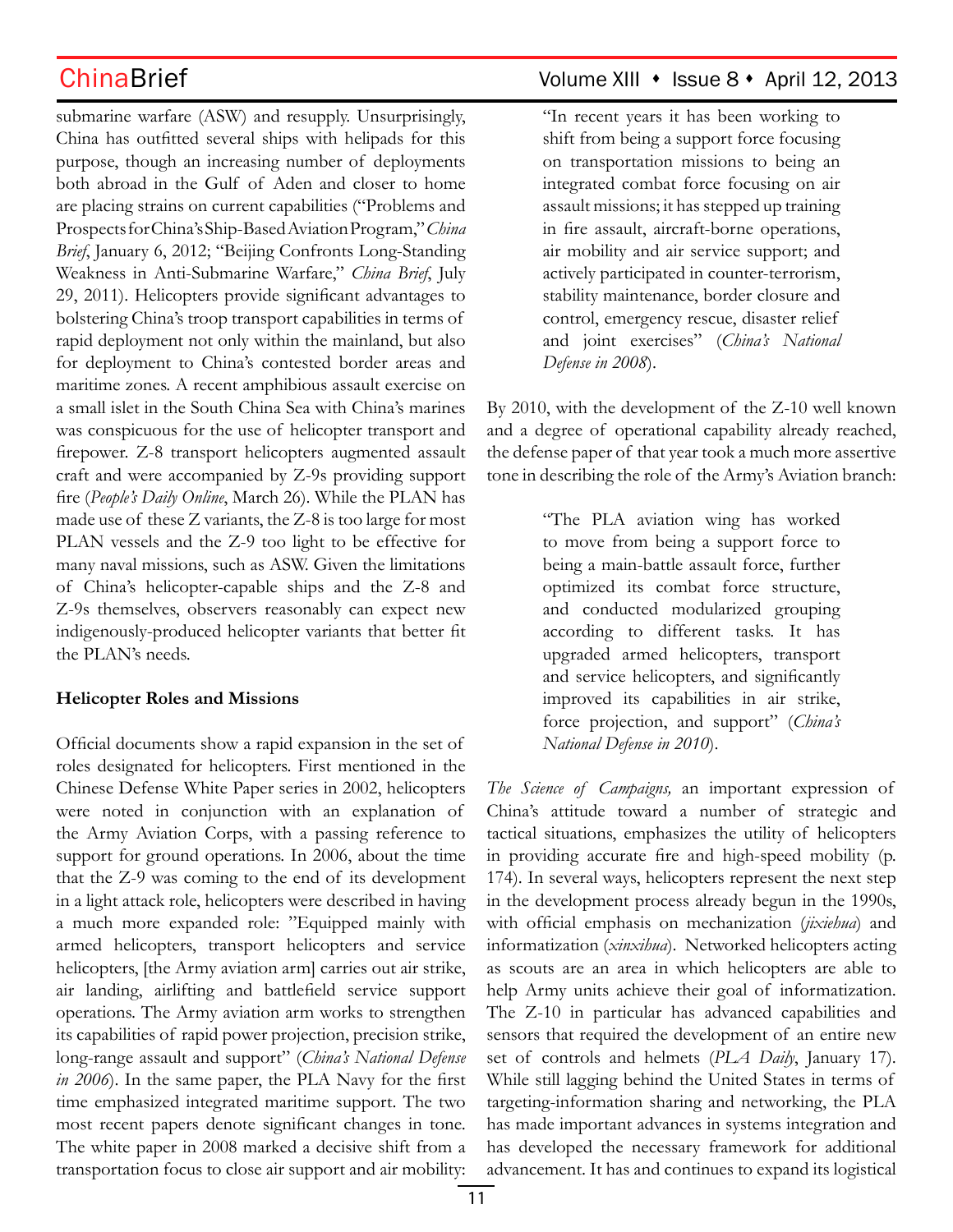| <b>Major Helicopter Types</b>                                                                           |                                        |                        |                                                                                                                       |  |
|---------------------------------------------------------------------------------------------------------|----------------------------------------|------------------------|-----------------------------------------------------------------------------------------------------------------------|--|
| Type                                                                                                    | Role                                   | Date of<br>Acquisition | Approximate Number Active                                                                                             |  |
| $Mi-17/171$                                                                                             | Transport, light attack,<br><b>SAR</b> | 1990                   | $250+$                                                                                                                |  |
| Ka-28                                                                                                   | ASW/SAR Electronic<br>Warfare          | 1997, 1999, 2010       | PLAN: 28                                                                                                              |  |
| $Z-8$                                                                                                   | Transport                              | 1977                   | PLAA: 17 (7 SA321 Super Frelon; 10<br>$Z-8$<br>PLANAF: 1 Regiment (~40) Z-8 and<br>$Z-8/$ J $H/S$<br>PLAAF: 18+ SA321 |  |
| $Z-9$                                                                                                   | Transport/Light Attack/<br><b>ASW</b>  | 1980                   | PLAA: 306 (80 Z-9/9B; 200 Z-9 WA; 26<br>$Z-9W$                                                                        |  |
| $Z-10$                                                                                                  | Attack                                 | 2006                   | $PLAA: 30$ (est.)                                                                                                     |  |
| $Z-11$                                                                                                  | Light Attack/Transport                 | 1992                   | $75+$                                                                                                                 |  |
| $Z-15$                                                                                                  | Transport/Light Attack/<br>ASW         | 2006                   | Not Known                                                                                                             |  |
| $Z-16$                                                                                                  | Attack                                 | Under Development      |                                                                                                                       |  |
| $Z-19$                                                                                                  | Attack/Escort                          | Prior to 2010          | PLAA: 12 (est.)                                                                                                       |  |
| Sources: IHS Jane's; The IISS Military Balance 2013; SIPRI Arms Transfer Database; and SinoDefence.com. |                                        |                        |                                                                                                                       |  |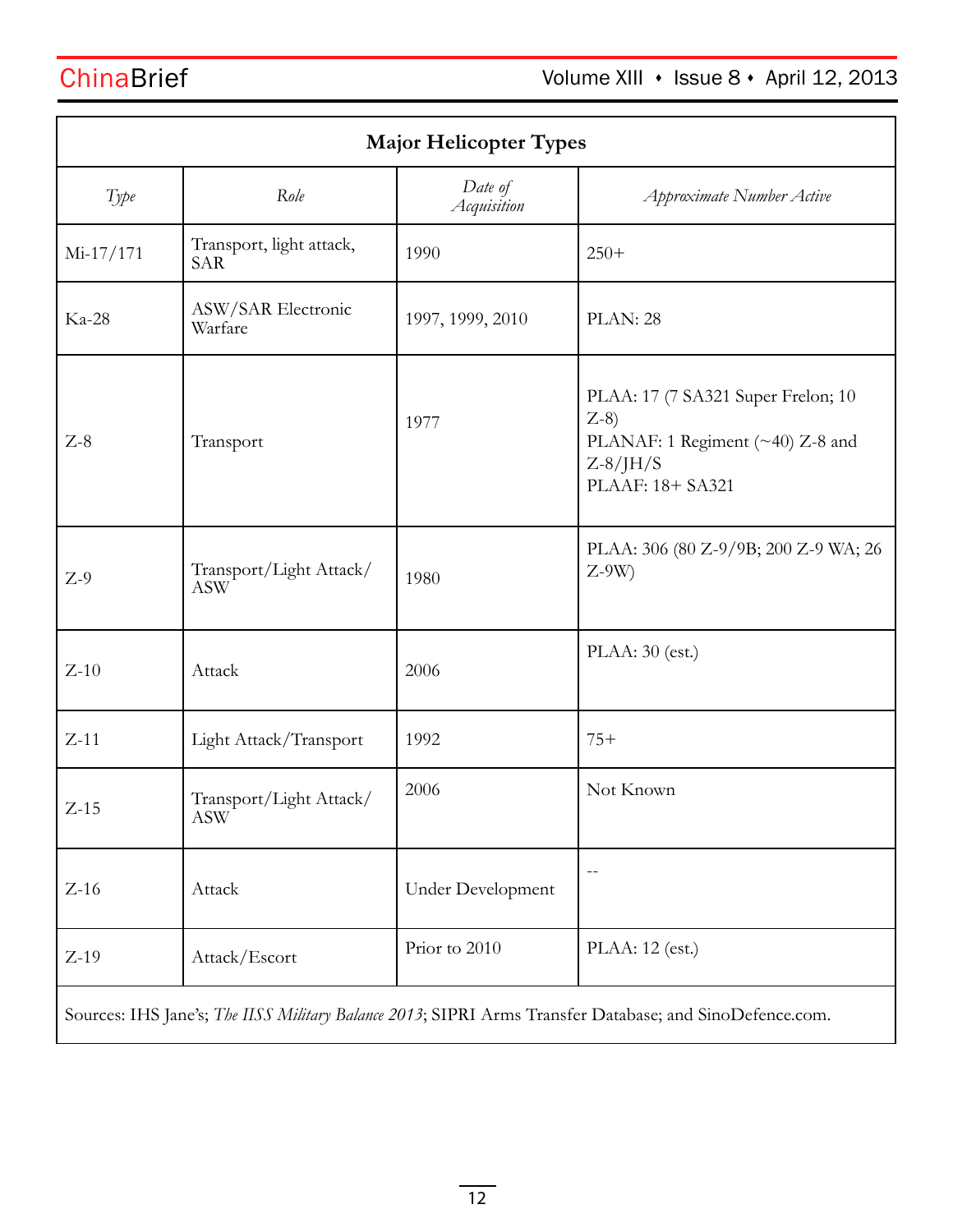| <b>Major Chinese Helicopter Units and Bases</b> |                        |                         |                                                                                                                                                                  |  |  |
|-------------------------------------------------|------------------------|-------------------------|------------------------------------------------------------------------------------------------------------------------------------------------------------------|--|--|
| Unit                                            | Location               | Military Region<br>(MR) | <b>Notes</b>                                                                                                                                                     |  |  |
| 4th PLAA<br>Regiment                            | Tongzhou, Beijing      | Beijing MR              | Elite unit that has participated in earthquake rescue<br>operations, anti-terror exercises and the 2009<br>Beijing Military Parade<br>(PLA Daily, July 25, 2012) |  |  |
| 8th PLAA<br>Group                               | Baoding, Hebei         | Beijing MR              |                                                                                                                                                                  |  |  |
| 9th PLAA<br>Regiment                            | Shenyang,<br>Liaoning  | Shenyang MR             |                                                                                                                                                                  |  |  |
| 5th PLAA<br>Regiment                            | Nanjing, Jiangsu       | Nanjing MR              | First Z-10 unit<br>(PLA Daily, January 17, 2013)                                                                                                                 |  |  |
| 10th PLAA<br>Regiment                           | Xiamen, Fujian         | Nanjing MR              |                                                                                                                                                                  |  |  |
| 2nd Aviation<br>Regiment                        | Chengdu, Sichuan       | Chengdu MR              |                                                                                                                                                                  |  |  |
| Training Unit                                   | Yibin, Sichuan         | Chengdu MR              |                                                                                                                                                                  |  |  |
| 6th PLAA<br>Regiment                            | Foshan,<br>Guangdong   | Guangzhou MR            |                                                                                                                                                                  |  |  |
| Training Unit                                   | Xi'an, Shaanxi         | Lanzhou MR              |                                                                                                                                                                  |  |  |
| 3rd PLAA<br>Regiment                            | Urumqi, Xinjiang       | Lanzhou MR              |                                                                                                                                                                  |  |  |
| 7th Army<br>Aviation                            | Liaocheng,<br>Shandong | Jinan MR                |                                                                                                                                                                  |  |  |
| 1st Army<br>Aviation                            | Xingxiang, Henan       | Jinan MR                |                                                                                                                                                                  |  |  |

Sources: IHS Jane's; *The IISS Military Balance 2013*; *PLA Daily*; and Dennis Blasko, *The Chinese Army Today: Tradition and Transformation for the 21st Century*, 2nd ed., New York: Routledge, 2012.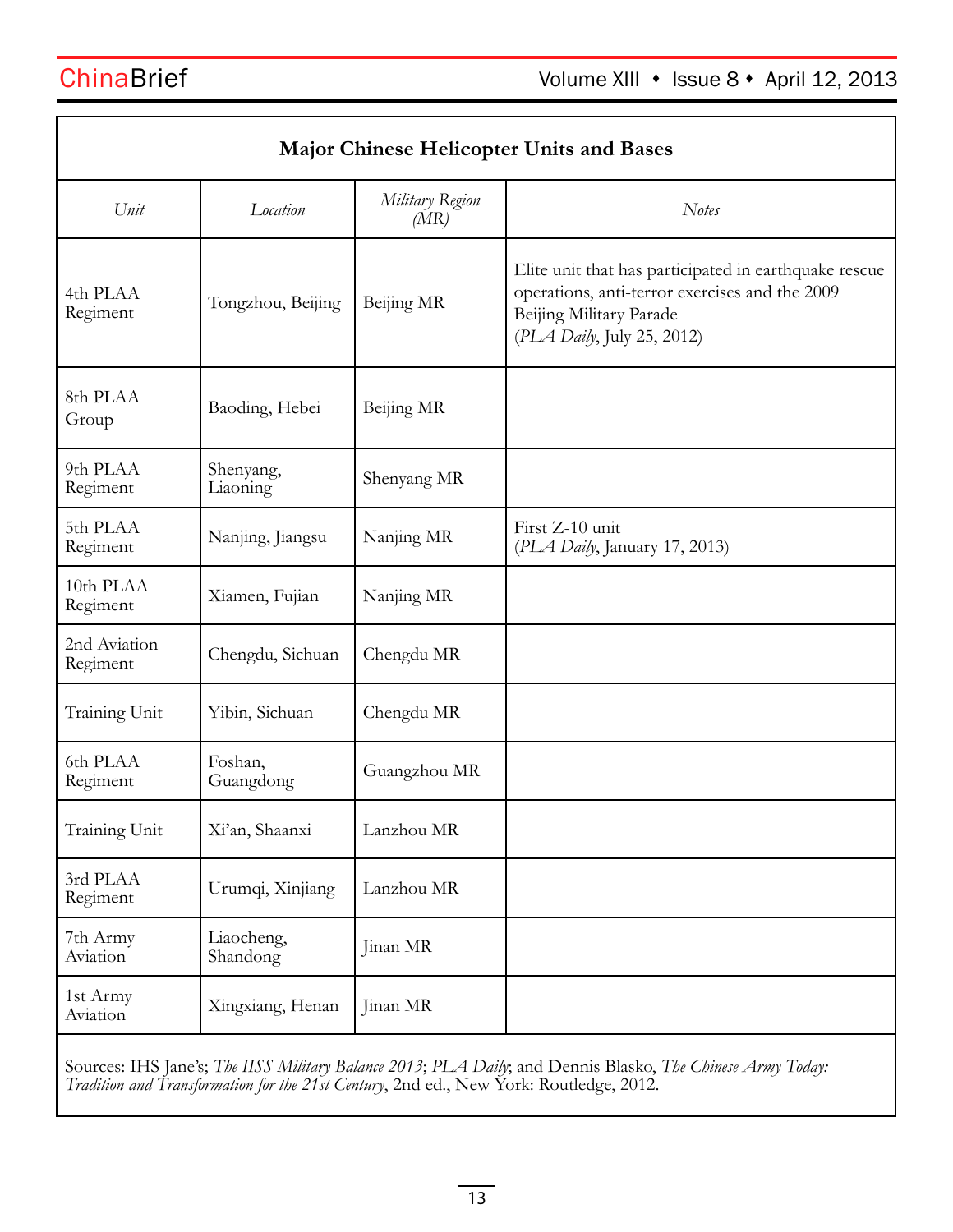capability with more transport helicopters. Attack, ASW, scout and other specialized units represent the next step in capabilities building.

### **Acquisition and Development**

In a country that has largely relied on Soviet/Russian technology for its weapons systems, the development of China's helicopters raises the question of why China bought predominantly French designs and moved towards a more Western-style employment of transport, scout and attack aircrafts rather than the previous Soviet doctrine of relying on one or two designs such as the Mi-24 Hind. The Mi-24 Hind was a heavily-armored and -armed helicopter that also could hold up to eight soldiers in addition to a crew of two pilots and an engineer. Mi-24 airframes can be found scattered all over China, so the issue is preference rather than access. China, however, has not given up on Russian designs entirely. Demand for transport helicopters has outstripped supply and since the 1990s China has purchased over 240 Russian Mi-171 series transport helicopters. In the mid-2000s, it bought several Russian specialty helicopters, like the Ka-27 export variants for electronic warfare and ASW, where domestically-produced helicopters proved inadequate.

Beginning in the late 1970s and early 1980s, China chose to purchase helicopters directly from France, later licensing the Z-8 and Z-9 for production in China. From there, China has developed a whole constellation of new airframes, including the Z-10 attack helicopter and Z-19 light escort attack helicopter. Certain design features of the Z-10 and Z-19, such as a tandem cockpit configuration, have led some analysts to conclude that China is copying an Apache AH-64A/D attack helicopter. Certainly, the AH-64 has captured the imagination of the PLA and is mentioned in almost every article relating to helicopters in Chinese media. While the Z-10 (and, if true, presumably the Z-19) reportedly received design assistance from Russia, the PLA's efforts to developing a wide range of helicopters via indigenous designs and expertise have produced significant results so far (*Aviation Week*, March 7, 2013). The Z-10 and Z-19 show a clear progression from the Z-9, a repurposed civilian craft, to purpose-built helicopters for military use.

## ChinaBrief Volume XIII · Issue 8 · April 12, 2013

This points to a Chinese helicopter doctrine that promotes a more specialized approach, where several types of airframes each have a specific task and work in conjunction with other airframes. Choosing this development path also indicates that helicopters are an area that has been singled out for expansion and thus do not have to cut corners by only concentrating on one or two airframes. Importantly, this shows a willingness to take on the added risk of more complicated logistical chains associated with adopting a variety of equipment that does not share parts.

Specialization also follows a general trend within the PLA. The Chinese military prefers to delineate employment of military equipment on the basis of service. With few exceptions, rockets belong to the 2nd Artillery, aircraft to the PLA Air Force and tanks to the land forces. Helicopters cut across this segregation by provided needed transport, scouting and attack capabilities to the navy, army and air force. Reflecting their specialized roles, it seems clear that the Z-10 and Z-19 will be the sole province of the ground force's aviation arm.

## **Conclusion**

China continues to progress through a systematic development strategy for its helicopter force. Practical demands have dictated that transport helicopters remain a focus of acquisition and building programs involving foreign sources. Concurrently, however, these platforms are used to experiment with light support and nontraditional roles such as ASW, in turn paving the way for more specialized attack and scout helicopters produced almost entirely themselves. Reflecting this seemingly turgid pace of development, U.S. official documents have thus far mostly focused on China's helicopters as a sub-component of China's carrier operations rather than viewing them as a potentially independent threat or force multiplier. The PLA's four decades of investment in building its transport and attack forces as well as its consistent and assertive procurement strategy have resulted in a broader, stronger and more nuanced range of capabilities. While not attracting as much attention as programs like China's aircraft carrier or stealth fighters, in terms of firepower and capabilities, China's helicopters already are augmenting the PLA's warfighting capabilities.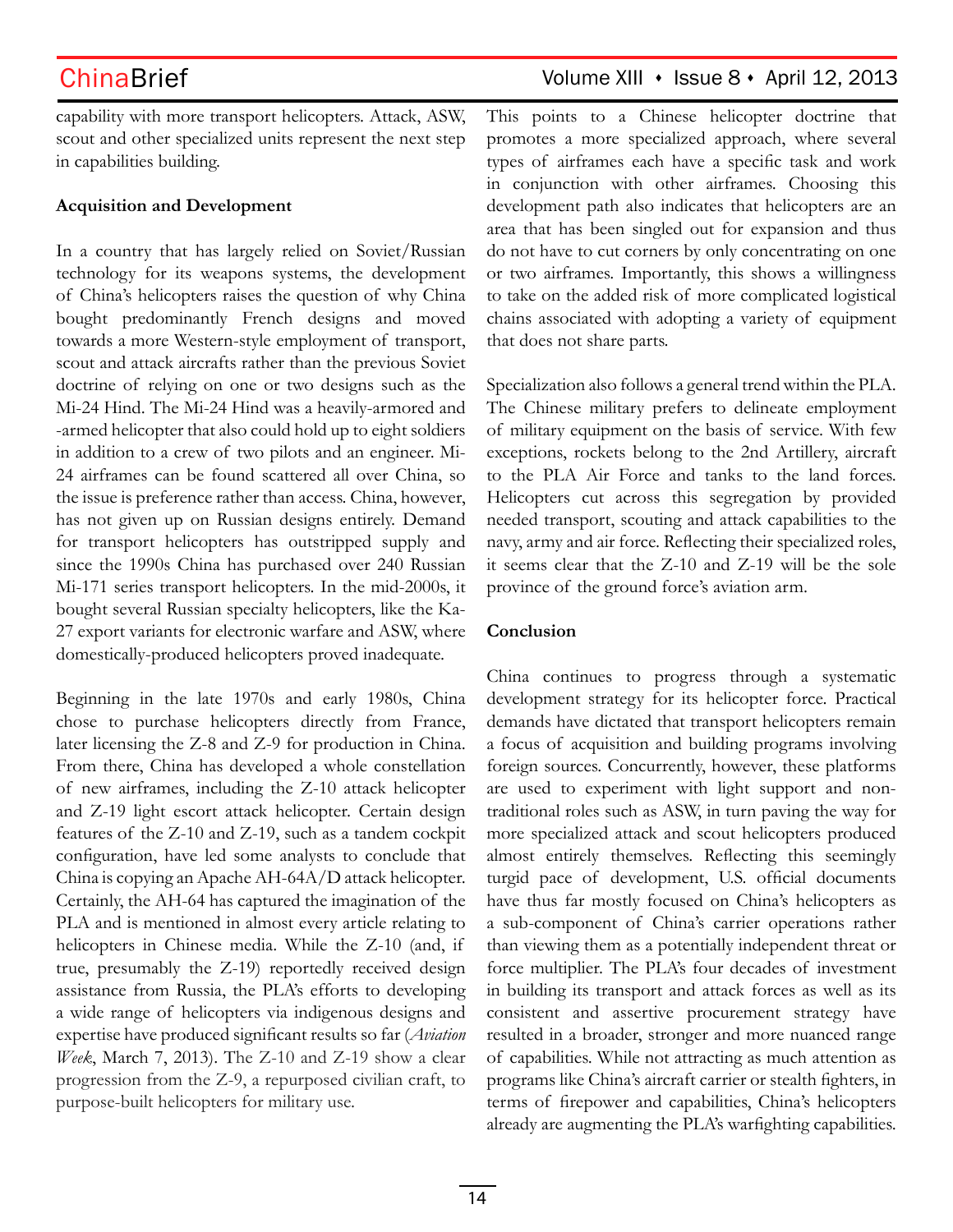## ChinaBrief Volume XIII • Issue 8 • April 12, 2013

*Peter Wood is a research intern with* China Brief *at The Jamestown Foundation. He recently earned his M.A. in International Studies from the Hopkins-Nanjing Center for Chinese and American Studies.*

*Cristina Garafola is an M.A. candidate at the Johns Hopkins School of Advanced International Studies and holds a certificate from the Hopkins-Nanjing Center for Chinese and American Studies.* 

Notes:

- 1. WZ stands for "wuzhuang" or armed, while Z stands for "zhi" or "zhishengji," helicopter. In Chinese usage both appear, but the Z designation is more common as some airframes are not armed and will be used here.
- 2. Roger Cliff, John F. Fei, Jeff Hagen, Elizabeth Hague, Eric Heginbotham and John Stillion, "Shaking the Heavens and Splitting the Earth: Chinese Air Force Employment Concepts in the 21st Century," Santa Monica, CA: RAND Corporation, 2011, p. 40, available online <http://www.rand.org/pubs/monographs/ MG915.html>.
- 3. Stockholm International Peace Research Institute Arms Transfer Database, available online <http:// www.sipri.org/databases/armstransfers>.

\*\*\*

# **System of System Operational Capability: Impact on PLA Transformation**

By Kevin N. McCauley

Several recent People's Liberation Army (PLA) publications discuss requirements for implementing system of systems operations, which is considered the key enabler for integrated joint operations (IJO). The requirements are both broad and deep, indicating that these two theoretical developments are driving many of the changes that are part of the PLA's transformational efforts. While both of these areas—system of systems and IJO—remain largely aspirational, they are critical to generating greater combat effectiveness and operational capabilities in the future. This article examines reform to training, exercises and education; modernization and integration of information systems; and streamlining and modernization of the force structure to support development of system of systems operations and modernization of key operational elements ("System of Systems Operational Capability: Operational Units and Elements," *China Brief*, March 15; "System of Systems Operational Capability: Key Supporting Concepts For Future Joint Operations," *China Brief*, October 5, 2012). Many of the modernization and restructuring efforts already are evident, such as reorganizations within the General Staff Department (GSD) to create lead agencies for joint training and information technology modernization, while some are not.

A National Defense University (NDU) publication notes that equipment modernization is not the main impediment to the PLA's transformational efforts. The main constraints are the needs to cultivate quality personnel, eliminate parochial interests of the services and institutional conflicts. While the PLA is working to increase personnel with joint operations and high-tech capabilities, proposed solutions to institutional problems appear limited [1].

### **Exercises, Training and Education**

System of systems and joint operations theories are changing operational patterns and methods, which in turn are leading to new educational and training requirements to address the lack of personnel with high-tech and joint operations experience; to train units on integrated information systems to promote the establishment of operational system of systems; and to move toward greater testing and demonstrations in exercises to advance theoretical concepts. Cultivating skilled personnel especially joint commanders and staff—is viewed as critical to this effort, as highlighted by the PLA in the recent National People's Congress (NPC) (*PLA Daily*, March 12; China Military Online, March 1; March 8). Interestingly, the PLA also cites the problem of limited funding for training, leading to the search for more effective and efficient training methods to save money, material, manpower and time (*SOSOC 100 Questions*, p. 226).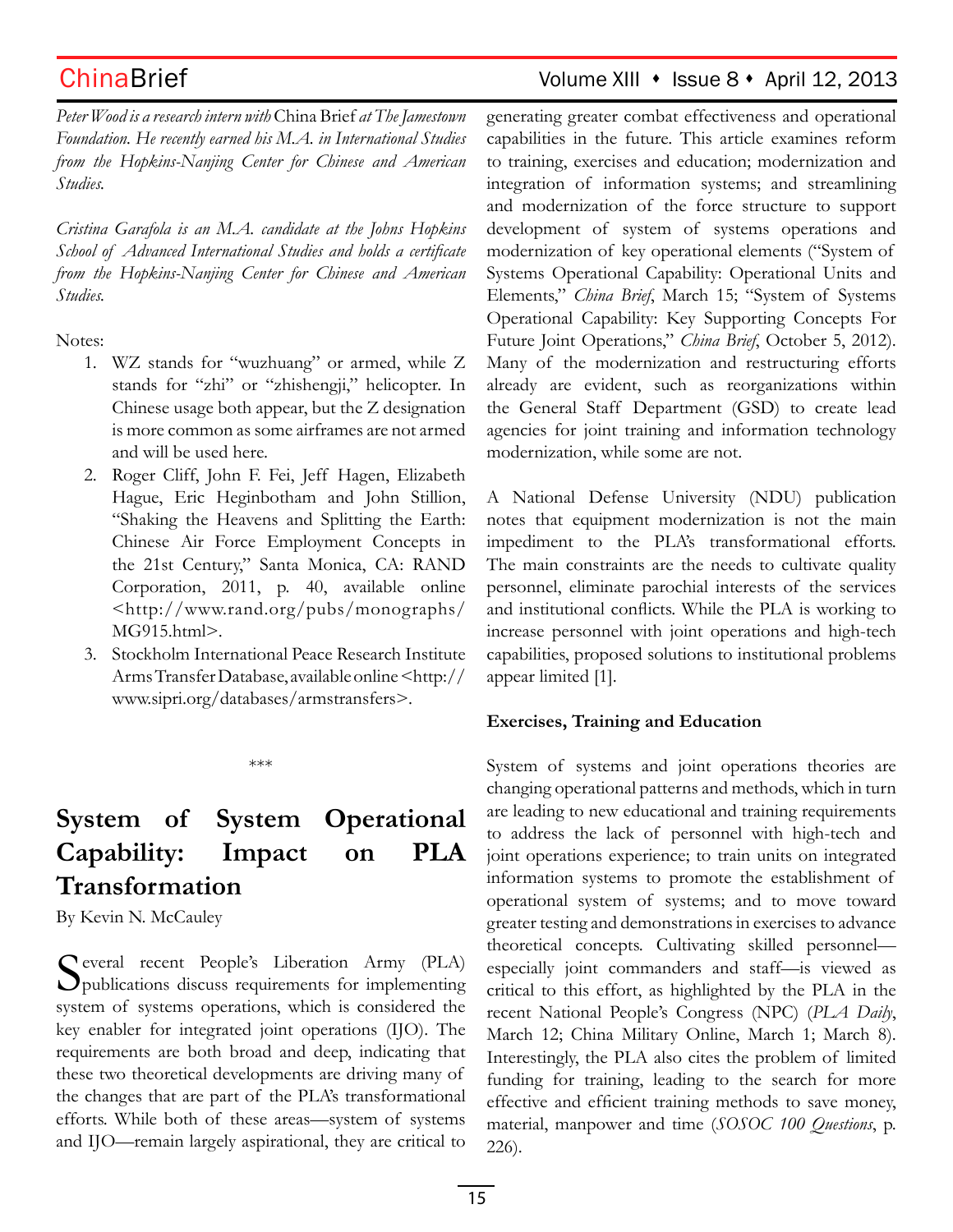The creation of the Military Training Department of the GSD in December 2011—which was formed from the Military Training and Arms Department—appears to have been in response to a recommendation to establish an authoritative lead training agency for management, decision making, and greater standardization across the PLA. This lead agency also is tasked to oversee and direct joint training in a more scientific and rational manner, focusing on the strategic and operational levels; and establish a standardized training system and regime to improve training coordination, support and evaluation system (*ISBSOSOS* pp. 344–347; *SOSOC 100 Questions*, pp. 225–226, 232; *PLA Daily*, December 22, 2011).

Recent press reporting has highlighted the need to conduct realistic combat training and strengthen the psychological and physical toughness of troops to meet the demands of future combat operations. The PLA is concerned with the lengthy process to convert from peacetime to wartime status in response to a sudden crisis. Training based on realistic combat conditions will better prepare troops psychologically, maintain a higher level of combat preparation, and shorten the time for units to convert to wartime readiness levels. A recommendation to establish theater joint commands in peacetime is part of this requirement to prepare for a sudden conflict (*SOSOC 100 Questions* pp. 218, 230).

## *Integrated Joint Training*

The PLA views integrated joint training as an advanced training method to achieve an integrated joint operations capability. This type of training will assist in forming system of systems capabilities through the vertical and lateral integration of operational elements, units and systems between branches and services in order to generate greater combat effectiveness and win an informationized war. Integrated joint training requirements include the following:

- Command information system linking informationized equipment training to further the integration of weapons, equipment, and units;
- Training focused on theater combat missions such as joint fire strikes, large-scale amphibious landing operations, or isolating near-shore islands;
- Integration of key operational elements,

## ChinaBrief Volume XIII • Issue 8 • April 12, 2013

particularly intelligence, command and control, joint strike, full-dimensional protection and comprehensive support that are viewed by the PLA as critical to the implementation of IJO;

- • High-level direction to prioritize training objectives, system demonstrations and pilot projects for experimentation;
- • Modular group training (*SOSOC 100 Questions* pp. 241–253).

### *Training Bases*

The PLA believes that integrated training bases are also a key component to implementing its warfighting concepts, promote continued theoretical research, develop new tactics and enhance combat capabilities. Its large training bases have been upgraded in the past decade, but further modernization is required. The PLA hopes to create multi-functional training bases that are teamed with military educational institutes to promote greater interaction and rigor in evaluating training exercises. Some of the suggested facility upgrades include simulation and network training; multi-media classrooms; equipment simulators; and officer educational centers. On a larger scale, authoritative PLA writings recommend expanding training facilities to create high-tech combat, confrontational, complex electromagnetic and noncombat contingency training environments as well as sufficient capacity to enable large-scale unit rotations.

Additional recommendations to improve training management in order to coordinate, monitor and evaluate training include the following:

- Greater standardization of exercise programs for uniformity in training quality;
- Real or near real-time monitoring and tracking of training events;
- Objective and accurate joint and combined arms training examination and evaluation standards for units focused on combat effectiveness; Improved digital evaluation system embedded into weapon systems with rapid recording, processing, feedback and assessment capabilities (*ISBSOSOS* pp. 344–347; *SOSOC 100 Questions* pp. 220–241).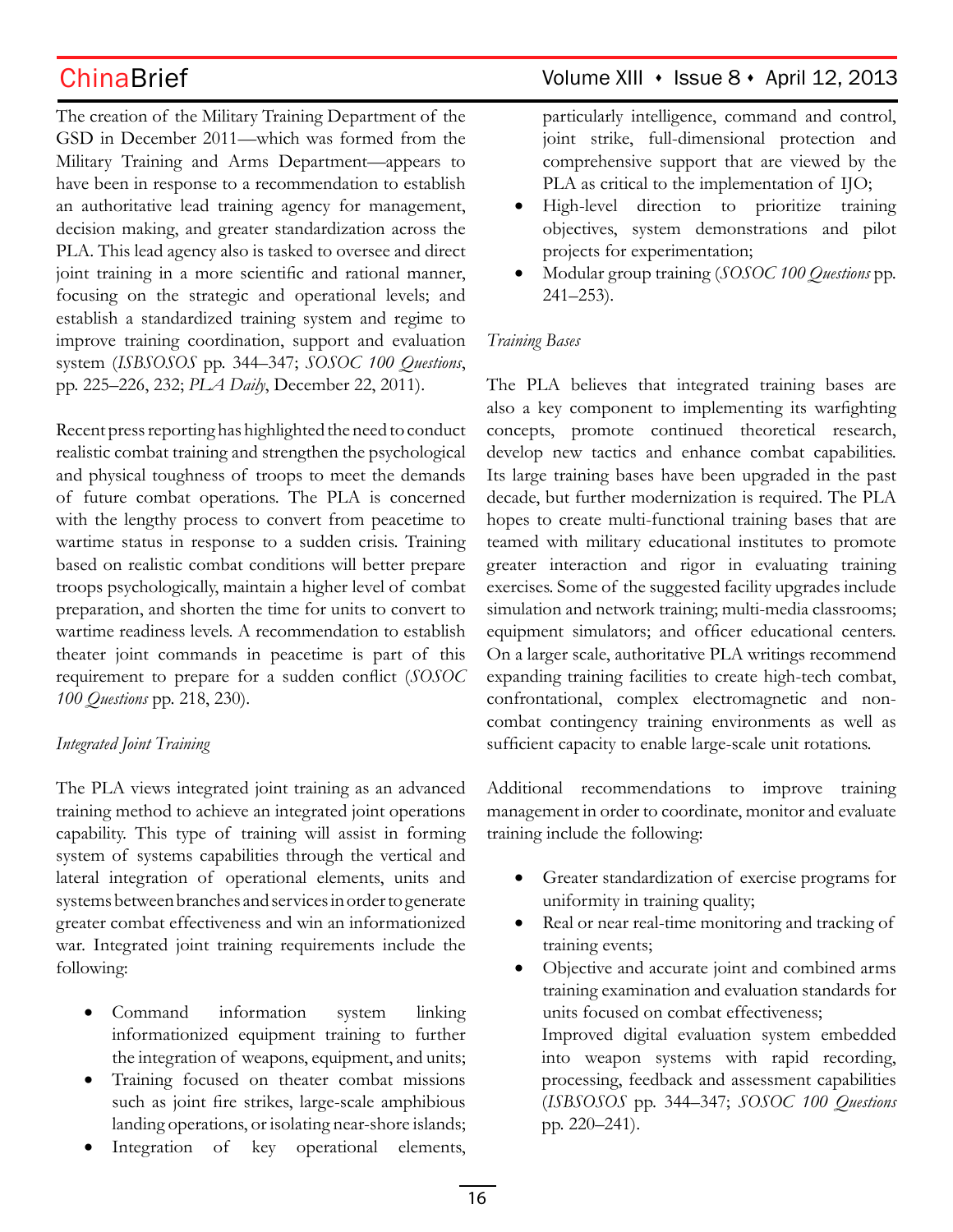## ChinaBrief Volume XIII • Issue 8 • April 12, 2013

A recent PLA press release reported that the Jinan MR was assigned the first pilot project on joint campaign training evaluation on March 29, 2013. In coordination with military educational institutes, the Jinan MR is tasked with promoting standardization of a joint evaluation system, which solves problems with content, quality index, and evaluation means and methods (China Military Online, April 1).

### *Simulation and Network Training*

The PLA plans to improve and expand use of simulation and network training as part of its informationized training effort. The PLA views this type of training as an efficient and cost-effective method that can flexibly increase the complexity of training scenarios; provide repetition of scenarios; simulate future operational environments for experimentation; and validate campaign and tactical combat theories while reducing equipment wear and material consumption. In parallel with other recommendations for high-level management and direction, the PLA proposes the establishment of a national-level simulation institution, perhaps within the Military Training Department of the GSD. Such an institute would be used to establish and manage uniform training technology and standards, promote computer simulation training, cultivate combat simulation system research and development specialists as well as develop simulation software and equipment, including a high-tech simulation platform for training multiple command levels (*ISBSOSOS*, pp. 344–347; *SOSOC 100 Questions*, pp. 218– 236).

### *Cultivating Quality Personnel*

The PLA realizes that military personnel are a critical resource to support modernization and meet the needs of future warfare. The PLA also notes that compared to highly advanced armed forces, the PLA's current information literacy is low and its lack of specialized and technical personnel is constraining modernization (*SOSOC 100 Questions*, pp. 208, 224). Personnel training recommendations to cultivate high quality personnel include: reform academic training program content, particularly high-tech and joint command knowledge; increase job rotation and cross-training efforts; expand opportunities for joint command personnel to study

abroad; integrate academic institutes with exercises; and increase use of on-line courses (*ISBSOSOS*, pp. 347–351; *SOSOC 100 Questions*, p. 236).

The PLA reform of the noncommissioned officer corps to create a foundation for technical expertise to master weapons and equipment is part of this effort ("Reforming the People's Liberation Army's Noncommissioned Officer Corps and Conscripts," *China Brief*, October 28, 2011). Other plans include an improved examination and evaluation mechanism to recruit, select and promote information technology talent and better students for military education institutes; and a greater training focus on use of digital maps, satellite navigation and positioning, intelligence and communications systems (*SOSOC 100 Questions*, pp. 210–224).

## **Modernization and Integration of Information Systems**

Command, Control, Communications, Computers, Intelligence, Surveillance and Reconnaissance (C4ISR) development represents the foundation for system of systems operations, and the PLA has been fielding components of the regional integrated electronic information system (*quyu zonghe dianzi xinxi xitong*)—a key program in C4ISR modernization efforts (China Military Online, April 24, 2010) [2]. Various PLA publications have described problems with the information systems, including lack of integration, fragmentation and outdated software. Integration, particularly between the services, has appeared as an *ad hoc* effort left to the individual military regions (MR). A major recommendation to correct identified problems is to establish a high-level management institution for research and development issues, such as instituting comprehensive information system construction norms and standards (China Military Online*,* December 14, 2011; March 10, 2011; *ISBSOSOS*  pp. 243–244) [3].

The GSD Communication Department was restructured into the Informationization Department in June 2011 to serve as a lead agency for greater centralization over information technology modernization, including development of integrated information systems and information security. Recent press reports describe improved integration of the command information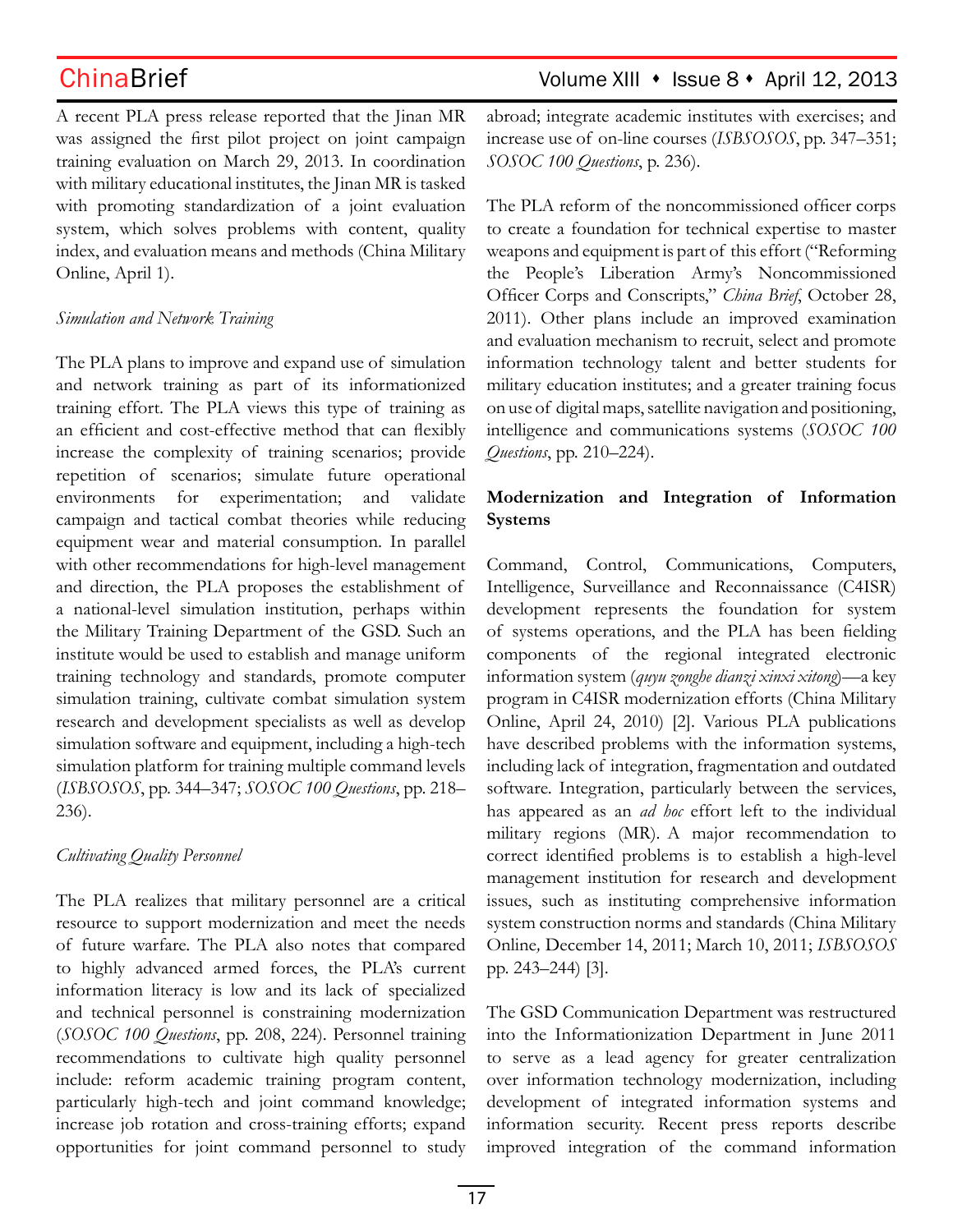system, and Jinan MR's debut in October 2011 of an integrated joint command system was touted as an example of progress. This effort was probably part of a pilot project launched in 2010 in Beijing, Jinan and Nanjing MRs experimenting with the employment of information systems. This pilot project included the Academy of Military Sciences, Shijiazhuang Army Command College, Nanjing Army Command College and the Communication Command College. The inclusion of these high-level organizations in the process indicates the project's importance (China Military Online, November 21, 2012; December 14, 2011) [4].

At least some within the PLA recognize the need to create theater joint operational commands. The current MR headquarters are dominated by the Army and do not represent a joint command. This reportedly leads to friction between the services affecting timeliness and precision command at this level (*ISBSOSOS*, pp. 244–246). One recommendation—based on the Russian military's creation of operational commands based on main strategic directions—is to transform the MR headquarters into joint operational commands. The suggestion that they be based on main strategic directions implies a possible reduction in MRs or having some joint commands covering more than one MR. Several joint command structures have been proposed, including the following:

- An organizational-based joint command system with subordinate service, Second Artillery Force (SAF), logistics, equipment and national defense mobilization command elements;
- A functional-based system with subordinate command elements, such as strike operations, counterattack, air defense, information operations and rear operations;
- • Several subordinate area commands organized functionally (*ISBSOSOS*, pp. 244–254; China Military Online, November 25, 2011; July 1, 2011).

### **Force Restructuring and Modernization**

Efforts to improve efficiency, particularly operational command efficiency, across the services include reduction of staffs and redundant organizations to eliminate

## ChinaBrief Volume XIII · Issue 8 · April 12, 2013

overlapping functions and mandates as well as flattening command levels. According to PLA publications, failure to resolve these issues will limit the military's efficiency and execution of orders, resulting in passive, reactive combat operations (*ISBSOSOS*, pp. 241–243).

Recent force reductions and restructuring occurred in the late 1990s and again in 2003–2005, but the PLA believes further efforts are needed. Recommendations for all the services include streamlining the force structure, optimizing the force composition and combined arms capabilities, and compression of non-combat units. A further ground force reduction is probable, perhaps after more extensive modernization. Some areas will continue to expand, including Army Aviation, special operations, PLA Air Force (PLAAF) offensive forces, psychological warfare, cyber operations and space operations forces (*ISBSOSOS*, pp. 341; *SOSOC 100 Questions*, pp. 177–183)

General equipment modernization trends are focused on developing key operational elements across the services including the following capabilities: long-range precision strike, maneuver and force projection, reconnaissance, air defense as well as information and electronic warfare. Robotic and stealth technologies also are highlighted. Interestingly, Second Artillery modernization is not discussed, and space operations are discussed within the context of foreign developments (*SOSOC 100 Questions*, pp. 165–189).

### **Conclusion**

Successful implementation of system of systems and integrated joint operations can enhance PLA future combat capabilities greatly. Operationalizing these concepts is having a wide-ranging impact on transformational efforts, including reform to training, exercises, and education; organizational restructuring; and equipment modernization to support the development of operational elements. Many of the efforts detailed in this article are underway, although continued and improved efforts are required. Other changes—such as the establishment of theater joint commands—appear to remain recommendations for now.

Proposed solutions to the identified problem of parochial service interests and institutional impediments are limited.